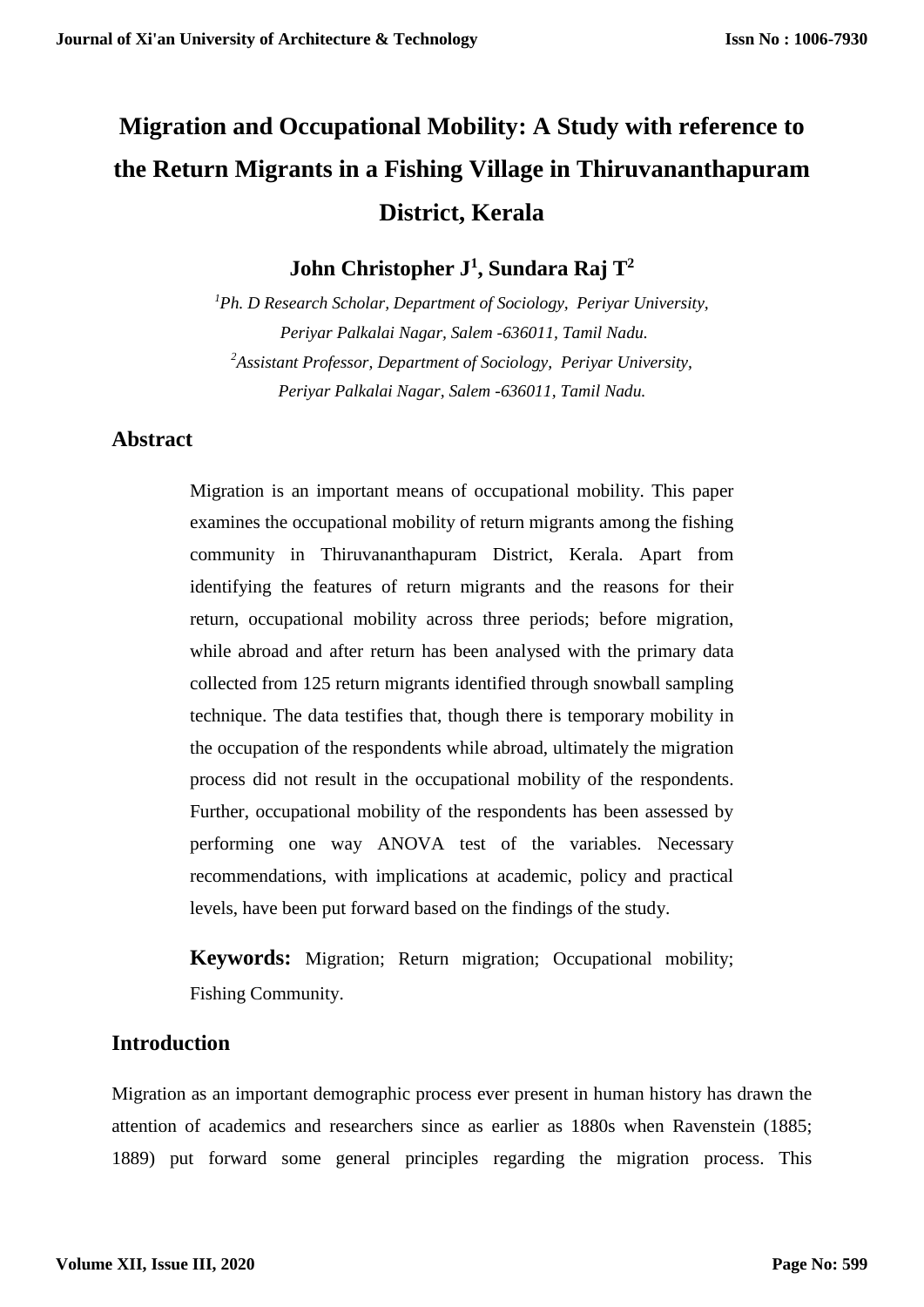demographic process has been the means of cultural dissemination and socio-economic changes at the places of origin and destination (Gollerkeri and Chhabra 2016; Sekher 1997). Rahman et al. (2014) were of the opinion that the migrants, with their economic and social remittances, influence deeper into the societies of their origin in multiple ways. Even though quite a number of studies have been carried out in this line especially in the context of developing counties (Nelson 1969; Brigg 1973; Rahman and Hussain 2015), understanding of the phenomenon is still limited. A number of studies have been carried out to assess the economic impacts of migration (Skeldon 1997; Faist 2000; Oda 2004; Piper 2007; de Hass 2010; Ullah 2010; Sirkeci et al. 2012; Rajan 2012; Adams et al. 2012). M. S. A. Rao (1981) highlighted the importance of migration in economic development, man-power planning, commercialization or agriculture and urbanization in the place of origin. Some studies have also have focused on the social development as a result of migration (Rahman et al. 2014; Piper 2011; Van Naerssen et al. 2007; Nyberg-Sorensen 2012; Raghuram 2009; Faist 2008; Dannecker 2009; de Hass 2007).

While building his theory on migration, Lee (1966) pointed out that along with migration the momentum of return migration will always be there as migrants' initial expectations may not correspond to the reality at destination or they might fail to accomplish their original motives in the place of destination. Return migration, in fact, is a significant dimension of migration that has gained little attention of scholars and researchers as this aspect of migration has always been one of the less distinct features in the entire process of migration (Sekher 1997). This dimension of migration is particularly important for the sending communities because of the nature and extent of its impact on the social and economic life of the native villages of the returnees. If economic gain stands as the key motive behind outward mobility of migrants (Abella and Atal 1986), the reasons for return are often numerous and varied. Both individual and societal factors at the place of origin and destination have important roles in the homeward mobility of the migrants (Sekher 1997).

Not many studies have been carried out to deal with the problems and prospects of return migrants in India. It is the ultimate phase of migration wherein the counter flow of migrants takes place after completing the cycle of migration. It has been pointed out that return migrants plays a dynamic role in in the socio-economic development of their native villages as they bring in know-how, expertise, ideas and capital that induce local development (Ibid). Oberai and Singh (1981) have referred to the role of returnees in the modernisation of agriculture in rural Punjab. They observed that the money and skills returnees brought with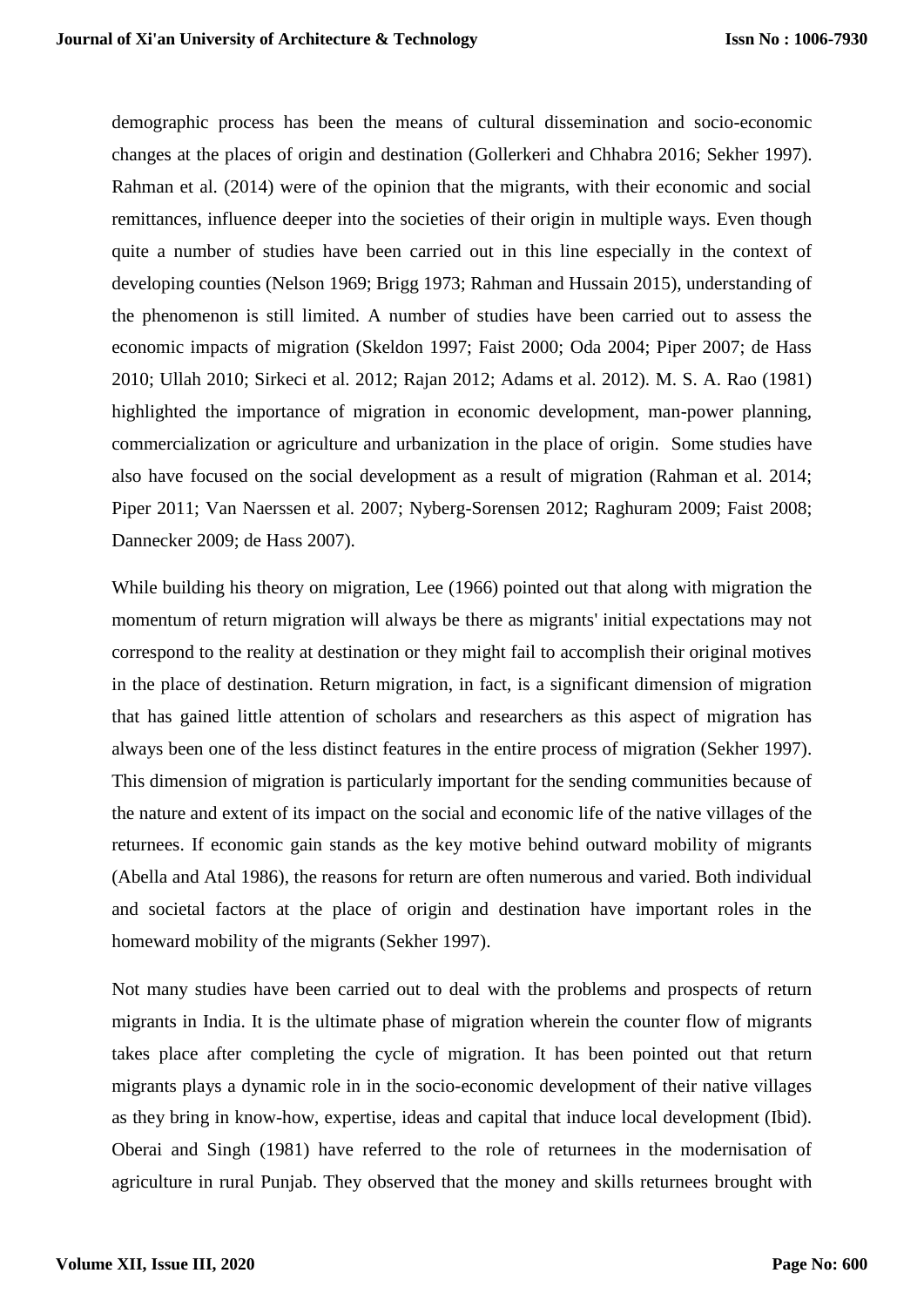them enabled to introduce new agricultural technologies. Useem and Useem (1955) dealt with the positive impacts of western educated return emigrants in India.

Although Kerala has been witnessing large scale return migration especially from Gulf countries for numerous reasons, there is a lack of accurate and authentic information about the magnitude and nature of return migration at state level. Nair (1986) tried to bring out the reasons for return migration from Gulf countries and found that the most important reasons for return were expiry of contract (24 per cent), termination of job by the employer (32 per cent), and compulsory repatriation by host government (17 per cent). Another important finding of the study was that nearly 60 per cent of the returnees remain unemployed after return. In yet another study of return migrants, Nair (1987) made a comparison between the successful and unsuccessful migrants in terms of economic gains. The study established that 21 per cent of the samples were highly successful, 45 per cent moderately successful, 26 per cent non-gainer and 8 per cent failures. The Centre for Development Studies (CDS), Thriuvananthapuram tried to assess the magnitude of return migrants from Kerala as part of its regular periodical Kerala Migration Monitoring Surveys (KMS) and Return Migration Surveys (RMS) (Zachariah and Rajan 2018).

Migration leads to the occupational and social mobility of migrants. There are studies which established a positive correlation between geographical mobility and occupational mobility which ultimately lead to upward social mobility. (Lipset and Bendix 1959; Joshi 1989). Sunanda Pande (1986) observed that generally migration, especially rural to urban, leads to occupational mobility. According to her, the context that promote occupational mobility of migrants include; migrants' changed attitude towards work, achievement based urban occupational structure and a pattern of social stratification based on universalistic values. In this context this paper tries to find out the occupational mobility of return migrants in the fishing community in Thiruvananthapuram District, Kerala

#### **Objectives of the Study**

The present study has been carried out with the following objectives.

- To bring out the demographic characteristics of return migrants.
- To analyse the reasons for the return of migrants from the fishing community.
- To assess the extent of occupational mobility as a result of migration.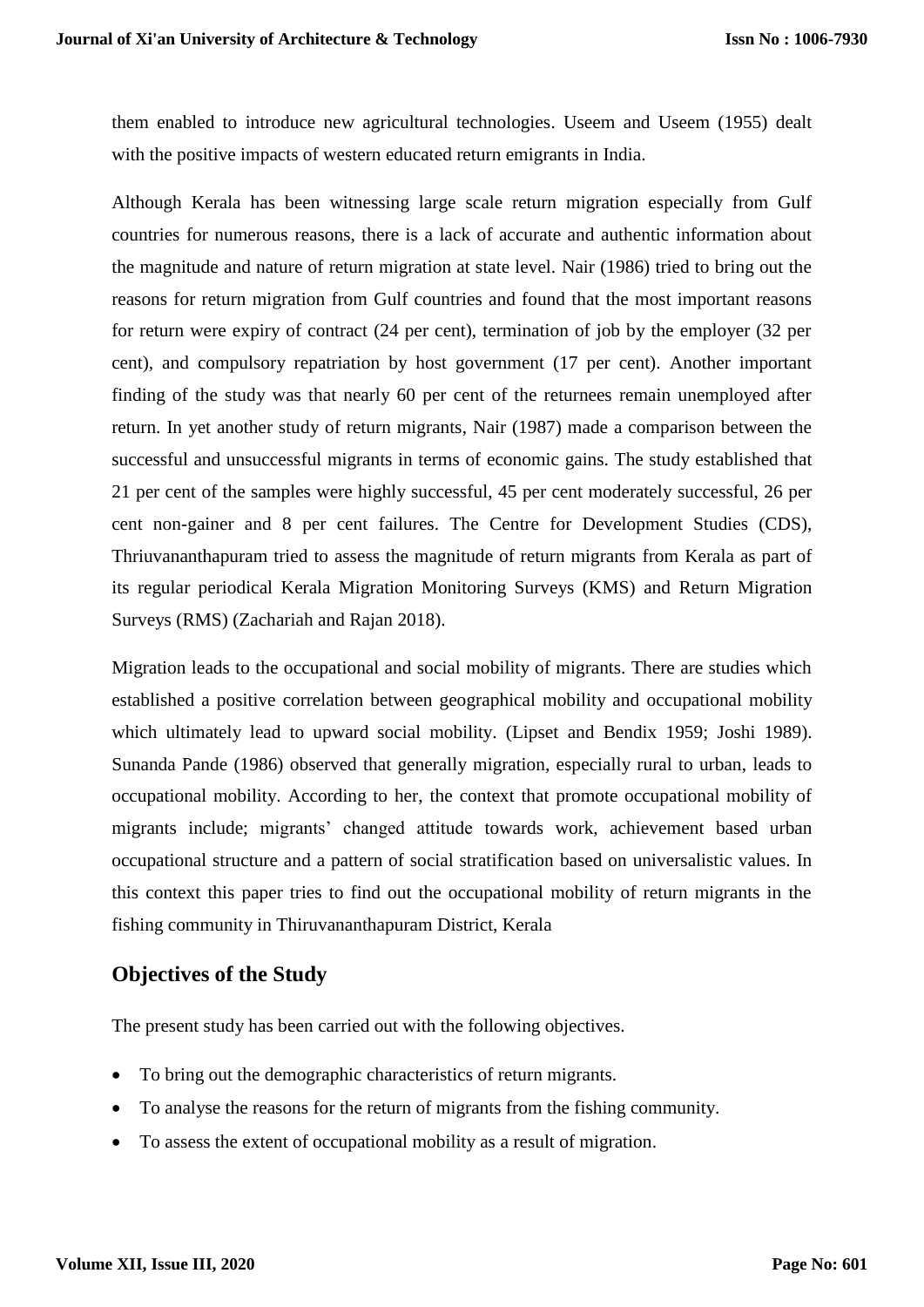#### **Methods and Techniques**

The present study is based on the primary data collected from 125 return migrants from the fishing community in Thiruvananthapuram District. The fishing community has been defined as comprising of those individuals and families who, by heredity, are part of the culture of fishing. It includes those individuals and families who belong to the castes whose hereditary occupation is fishing though they themselves may or may not be involved in the activity and excludes those individuals and families who may be actually practicing fishing but do not belong to the castes whose hereditary occupation is fishing (George 2002). Thus caste is considered as the basic criterion for inclusion in the community. The fishing community in Thiruvananthapuram District, Kerala comprises of three religious categories – Latin Catholic Mukkuvas; Dheevara Hidus, and Mappila Muslims (Lopez 2002).

This study is based in Pulluvila, a fishing village in Karumkulam Panchayat of Thiruvananthapuram District in Kerala. This village was selected mainly for two reasons. Firs, on account of the demographic peculiarity of the village, being one of the most thickly populated villages in Karumkulam Panchayat. Density of population in the study area was estimated as 12119 (Raj and Christopher 2017). Majority of the residents in the village belong to the Latin Catholic Mukkuva community and fishing is their hereditary occupation. Second, the experience from the field revealed that a significant number of members from the community have migrated, especially, to the Arabian Gulf and their occupational mobility is not yet studied in detail.

Data for the study was collected from the return migrants in the village as they have completed their migration cycle and were readily available for data collection. Bovenkerk (1974) defines return migrant as a person who has returned to his/her country or region of origin after a significant period being spent abroad in another region. In this sense a return migrant is a person who has completed his cycle of migration after being away from his native place for a certain period and subsequently came back to the place of origin for settling down.

Sample respondents for data collection were identified through snowball sampling technique or 'chain method'. As per this method, the researchers first selected a few samples through convenience sampling from the village and other samples were identified with the help of the initially identified samples. This technique enabled the researchers to locate the samples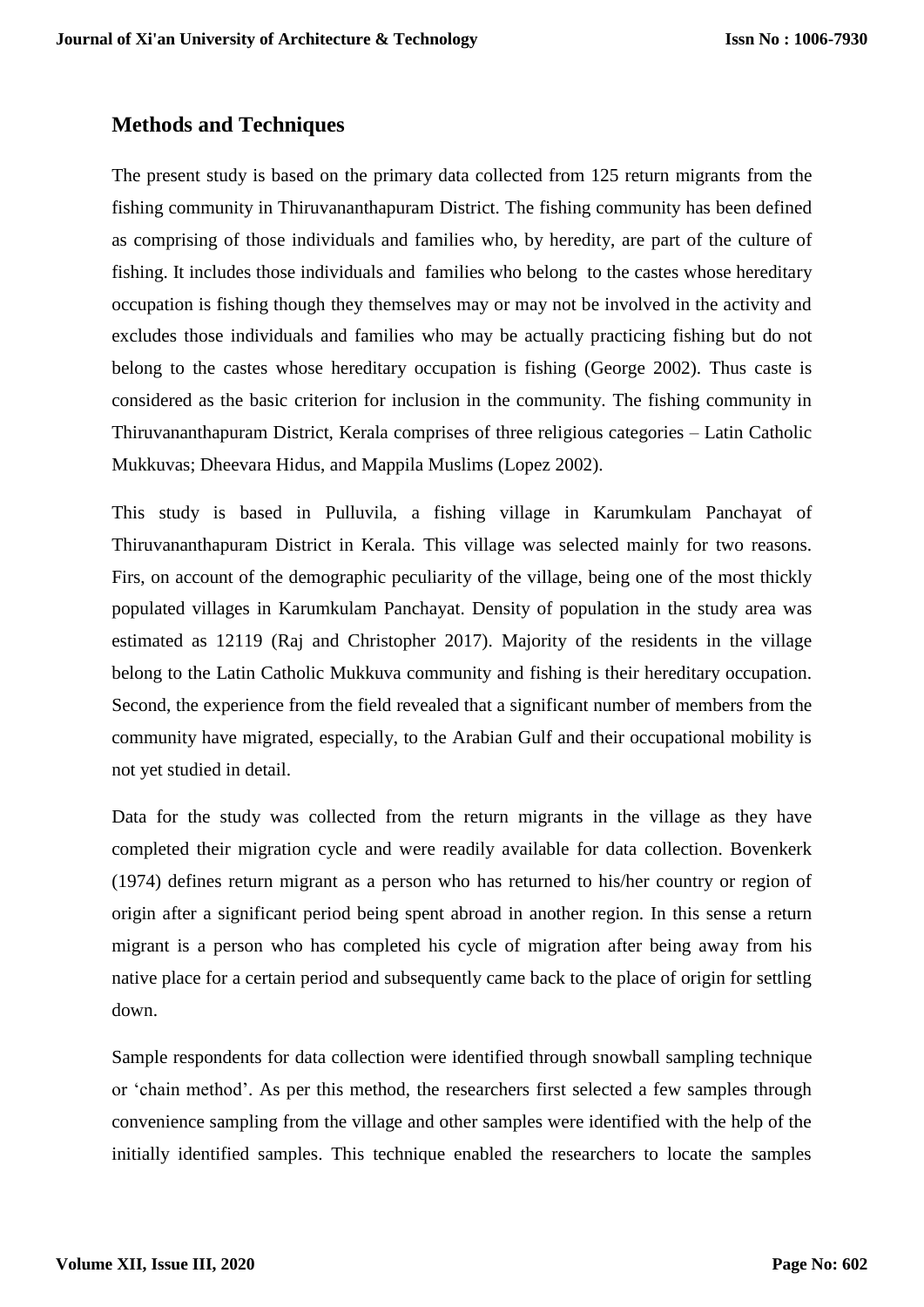effectively within the limited time-span. In order to ensure the contemporary relevance of the study only those persons who have returned to their home village during the ten years period between 2008 and March 2018 have been selected as sample for the study. Data collection was carried out through personal interviews with the respondents with the help of a pre-tested structured interview schedule during March-April 2019.

In order to assess the occupational mobility of the return migrants, occupations of respondents at three points of time – before migration, while abroad and after return were grouped into certain categories and were compared with each other by drawing cross-tables. Further, one-way ANOVA test was carried out to statistically test the association between variables. Qualitative information to supplement quantitative data was gathered through focus group discussions with the respondents.

## **Findings and Discussion**

## **Who are the return migrants?**

The respondents have been classified into two categories – Return Emigrants (REM) and Return Out migrants (ROM). REM comprises of those returnees who had once emigrated out of the country and worked for some period of time abroad and have returned back and settled in their home village. Those individuals who had migrated out of Kerala but within India for some time and were resettled in their home village at the time of data collection have been classified as ROM.

| <b>Type of Migration</b> | <b>Frequency</b> | <b>Percent</b> | <b>Valid Percent</b> | <b>Cumulative Percent</b> |
|--------------------------|------------------|----------------|----------------------|---------------------------|
| <b>REM</b>               | 116              | 92.8           | 92.8                 | 92.8                      |
| <b>ROM</b>               |                  | 7.2            | 7.2                  | 100.0                     |
| Total                    | 125              | 100.0          | 100.0                |                           |

**Table 1: Classification of respondents based on the type of migration**

The table 1 shows that majority of the respondents (92.8 per cent) were REM and only 7.2 per cent were ROM. It does not mean that only less out migrants return back home, rather it is because of the fact that only few people from the fishing community opt to out-migrate. In fact, this stream of migration is less explored by the fishing community in the study area. Most of them opt migration to the Gulf countries.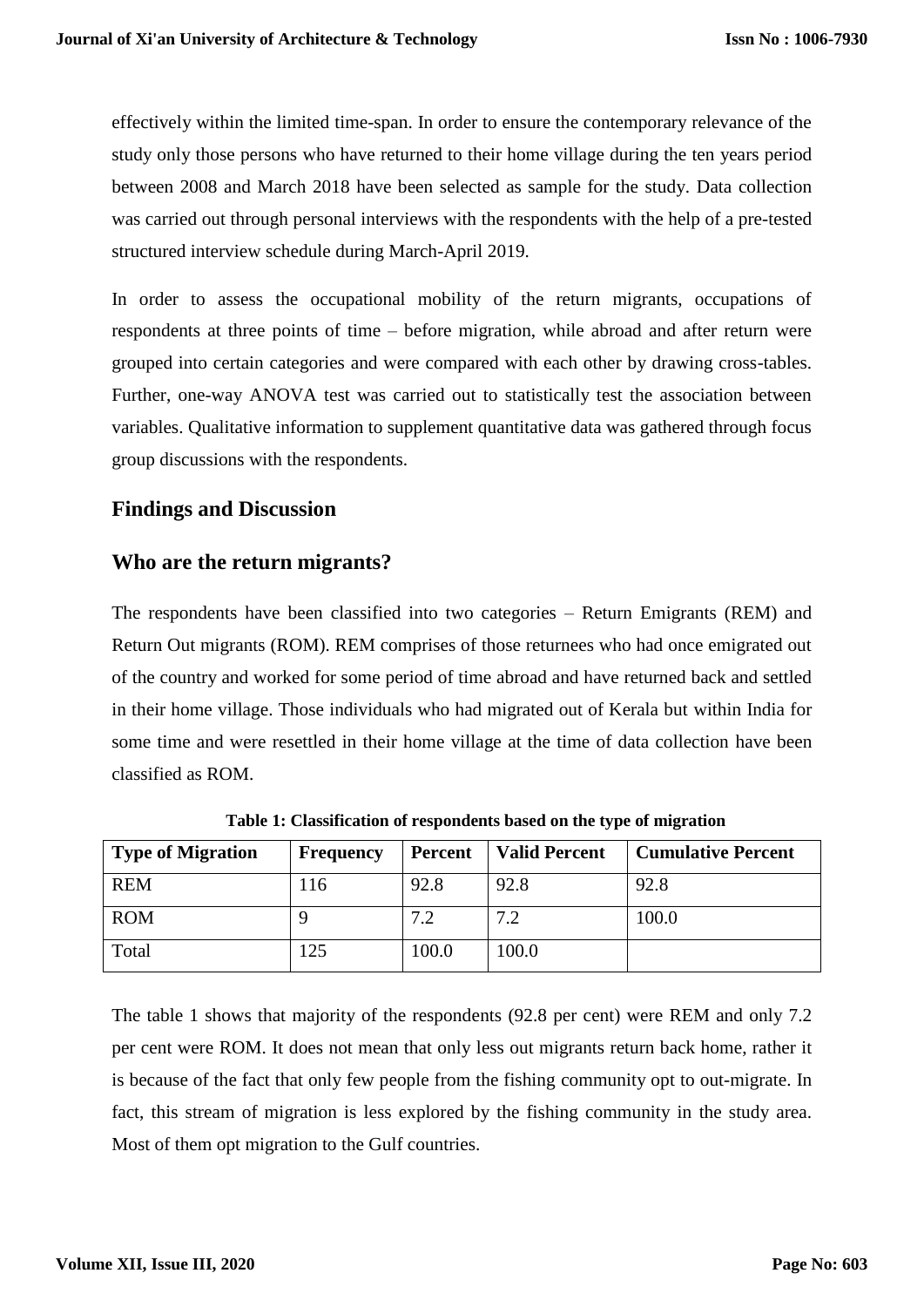

**Figure 1: Sex of the return migrants**

The sex wise distribution of the respondents shows that a significant proportion of the return migrants (91.2 per cent) are males and only 8.8 per cent of them are females. These figures, in fact, reflect the migration selectivity of the community. Data obtained in the supports the fact that migration from study area follows the general trend in terms of male selectivity (Zachariah and Rajan 2012). Male members from the fishing community migrate leaving behind their wives and other family members. This may be one of the reasons that compel them to return back to their home village after working abroad for a while.



**Figure 2: Educational qualification of return migrants**

Figure 2 shows that the highest proportion of the return migrants had high school level of educational qualification (44 per cent) followed by primary school (24 per cent) and higher secondary levels (21.6 per cent). Another 5.2 per cent of the return migrants had obtained degree level educational qualifications and a marginal proportion of the respondents (1.6 per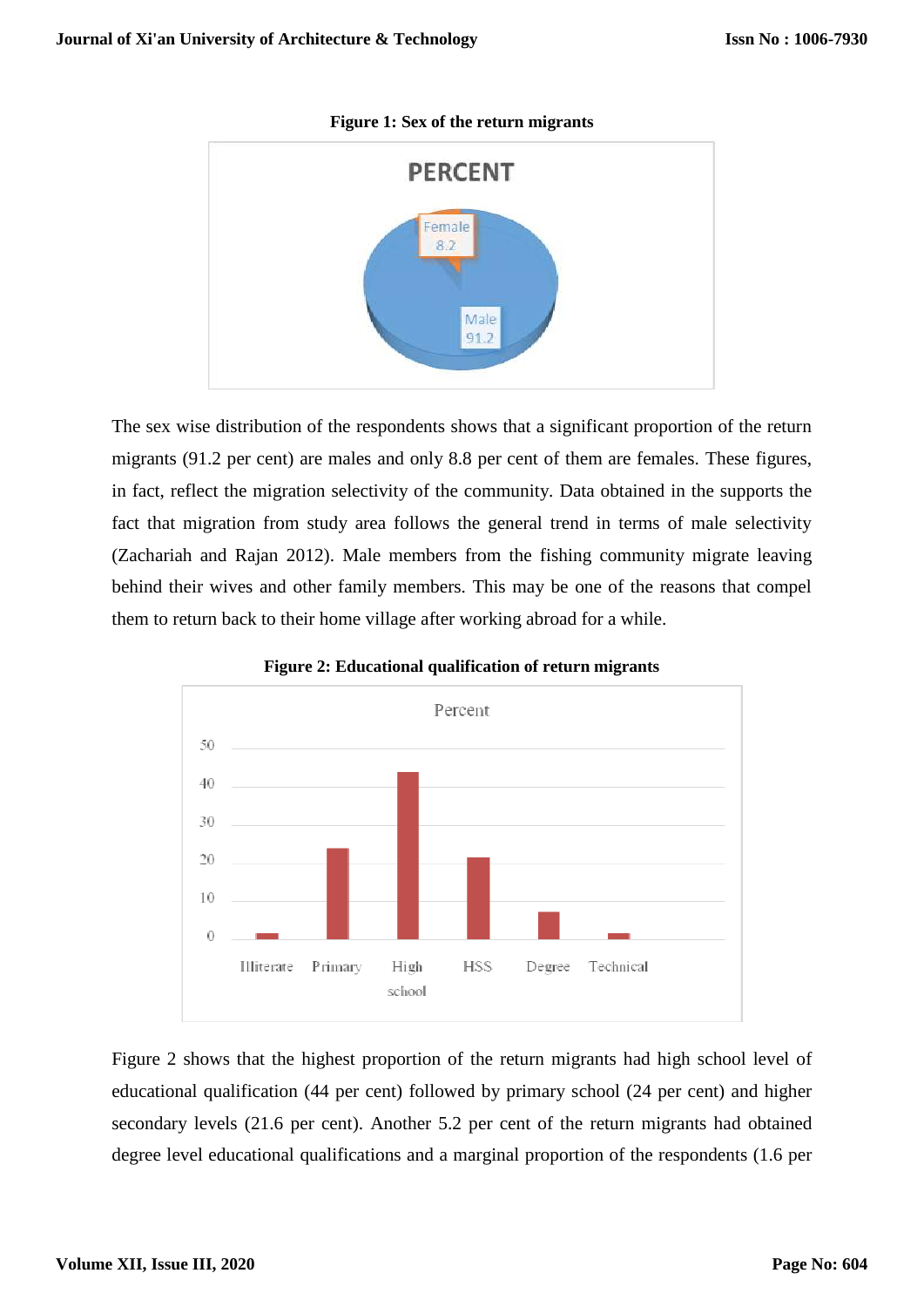cent) had some technical qualifications and an equal proportion of returnees were illiterates. These figures are, in fact, a replica of the educational standards of the fishing community in the study area. Studies have shown that educational level of fishing community in the study area was very low comparable to the most vulnerable sections of the state like the Scheduled Castes and Scheduled Tribes (Mathiyas 2014). Since educationally and technically less qualified people from the fishing community migrate, they are often not able to convert the migration process into beneficial one.

## **The migration cycle**

The migration cycle is assessed on the basis of the number of years the return migrants spent outside the state. Studies have shown that predominantly unmarried young people with low level of education migrate from Kerala (Mathew and Nair 1978; Prakash 1978; AERC 1981; Government of Kerala 1988). This observation is generally true in the case of the respondents as well.

| <b>Years</b> | <b>Frequency</b> | Percent | <b>Valid Percent</b> | <b>Cumulative Percent</b> |
|--------------|------------------|---------|----------------------|---------------------------|
| Below 5      | 41               | 32.8    | 32.8                 | 32.8                      |
| $5-10$       | 44               | 35.2    | 35.2                 | 68.0                      |
| $10-15$      | 15               | 12.0    | 12.0                 | 80.0                      |
| $15 - 20$    | 9                | 7.2     | 7.2                  | 87.2                      |
| $20 - 25$    | 11               | 8.8     | 8.8                  | 96.0                      |
| $25 - 30$    | 3                | 2.4     | 2.4                  | 98.4                      |
| Above 30     | $\overline{2}$   | 1.6     | 1.6                  | 100.0                     |
| Total        | 125              | 100.0   | 100.0                |                           |

**Table 2: Classification of return migrants according to the number of years spent abroad**

The table 2 reveals that a significant proportion of the respondents (68 per cent) worked up to 10 years abroad before their return followed by those who worked between 10 to 15 years (12 per cent) and 20 to 25 years (8.8 per cent). It is to be noted that 1.6 per cent of the respondents worked abroad for above 30 years. The mean year is 9.38 years. It can be derived that the respondents spent on an average 9.38 years abroad. From the group discussions it was noted that those who spent longer years abroad were those who migrated long ago when the conditions abroad were attractive and working conditions were fair. But as years pass through, opportunities in the Gulf countries, which were and are still the major destination of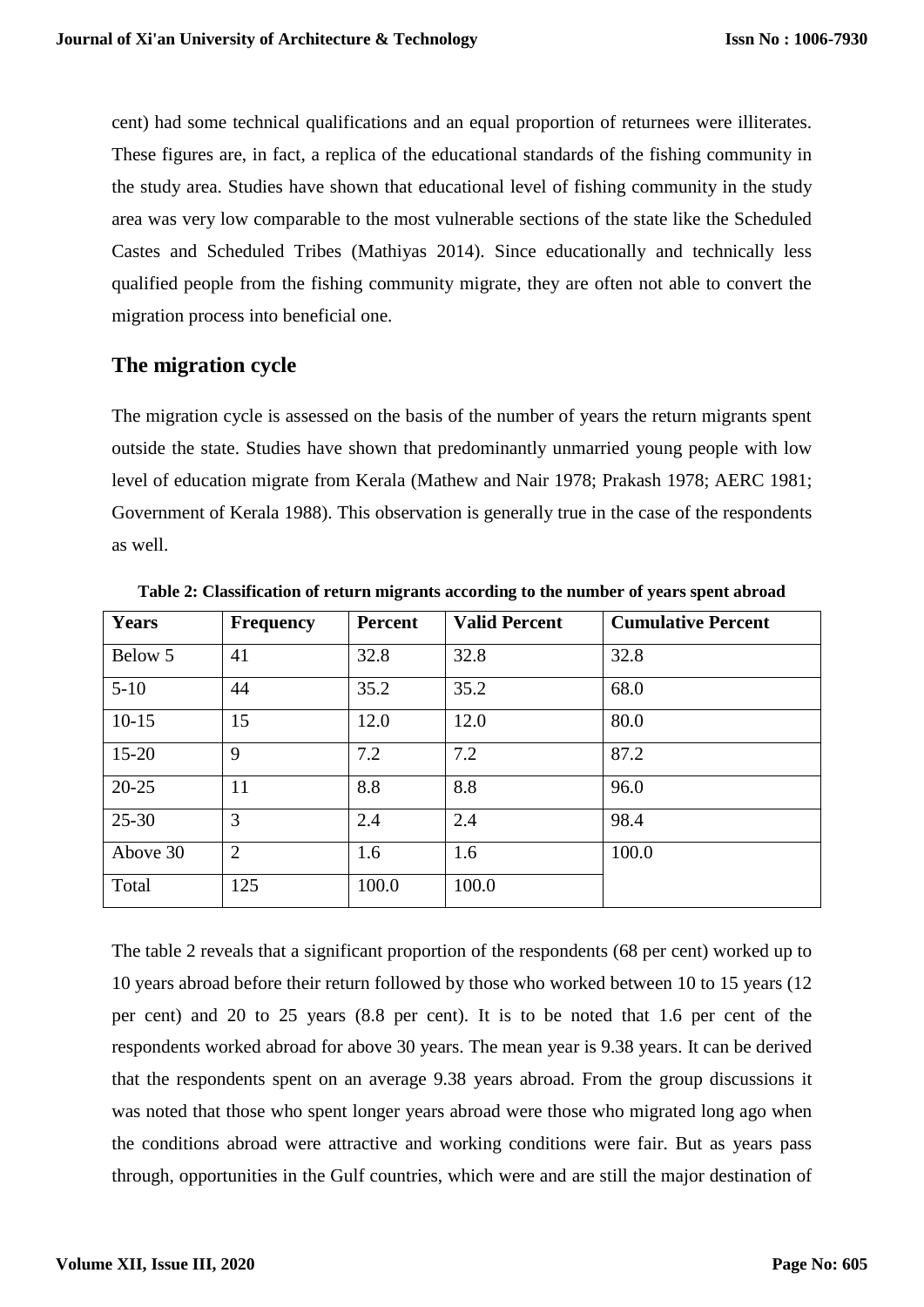the fishing community members from Kerala, became bleak and working conditions become unfavourable. Unfavourable working conditions and new laws of the land like 'Nidakhat' compel many migrants to return after a short span of time. It is clear that the respondents in their twenties and early thirties migrate to different parts of the world and after working on an average over nine years, return and settle back in their home village.

# **Where did they return from?**

It is said that Malyalees are all around the world. One could hear Malayalam along the streets of Abudhabi, Frankfurt, Houston, Singapore and Nairobi. Onam is being celebrated in many lands and prayers in Malayalam are chanted every Sunday in churches across continents. Money in terms of Dollar, Dirham, Dinar, Euro, Pound, Riyal and Yen flow into different financial institutions in Kerala (KILE 2013). The countries and places where the respondents worked last before their return are given in table 3.

| <b>Place worked last</b> | <b>Frequency</b> | Percent           | <b>Valid Percent</b> | <b>Cumulative Percent</b> |
|--------------------------|------------------|-------------------|----------------------|---------------------------|
| Bahrain                  | 5                | 4.0               | 4.0                  | 4.0                       |
| Israel                   | $\mathbf{1}$     | $\boldsymbol{8}$  | $\boldsymbol{.8}$    | 4.8                       |
| Italy                    | $\overline{3}$   | 2.4               | 2.4                  | 7.2                       |
| Karnataka                | $\mathbf{1}$     | $\boldsymbol{.8}$ | $\boldsymbol{.8}$    | 8                         |
| Korea                    | $\mathbf{1}$     | $\boldsymbol{.8}$ | $\boldsymbol{.8}$    | 8.8                       |
| <b>KSA</b>               | 10               | 8.0               | 8.0                  | 16.8                      |
| Kuwait                   | 5                | 4.0               | 4.0                  | 20.8                      |
| Muscat                   | $\overline{7}$   | 5.6               | 5.6                  | 26.4                      |
| Oman                     | 3                | 2.4               | 2.4                  | 28.8                      |
| Qatar                    | $\overline{7}$   | 5.6               | 5.6                  | 34.4                      |
| Singapore                | $\overline{4}$   | 3.2               | 3.2                  | 37.6                      |
| <b>UAE</b>               | 73               | 58.4              | 58.4                 | 96                        |
| <b>UK</b>                | 3                | 2.4               | 2.4                  | 98.4                      |
| <b>Uttar Pradesh</b>     | $\mathbf{1}$     | $.8\,$            | $\boldsymbol{.8}$    | 99.2                      |
| W. Bengal                | $\mathbf{1}$     | $\boldsymbol{8}$  | $\boldsymbol{.8}$    | 100.0                     |
| Total                    | 125              | 100.0             | 100.0                |                           |

**Table 3: Places where the return migrants worked last while they worked abroad**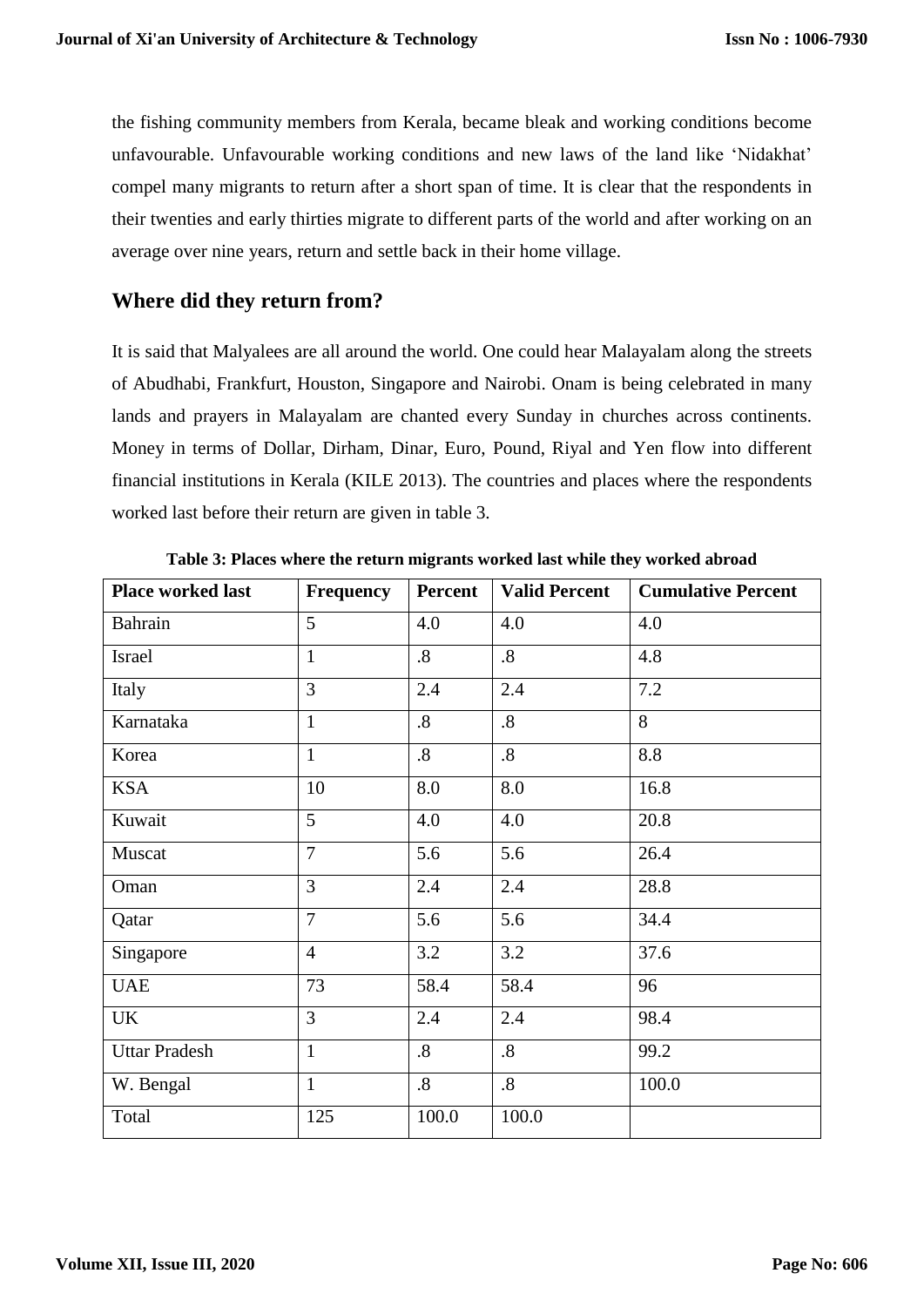It is evident that majority of the respondents returned from the UAE (58.4 per cent) followed by the Kingdom of Saudi Arabia (8 per cent). This may be because of the fact that the most important destination of the migrants from the fishing community in the study area is the Middle East. Very few people from the community migrate to other parts of the world. The destinations of migrants within the country were West Bengal and Uttar Pradesh. The qualitative data collected through focus groups discussions with respondents revealed that though they were aware of other streams of migration to Europe and other continents, it is not accessible to them mainly because of two reasons. One, it is highly expensive. They find it very hard to find sources to finance such migration journeys. Migration to the Gulf countries is comparatively less expensive and in some instances their relatives or neighbours who run labour supply companies in the Gulf countries offer visa to these poor lot on the agreement that the amount of visa will be repaid from their wages while working abroad. The second reason is that they do not have any access to information regarding job opportunities and lack of contact persons who would arrange the initial facilities in other countries. One of the most important reasons for selecting the destinations was the presence of friends and relatives in the destination places from whom they get information and other supports. A lot of malayalees are working in the Gulf countries; hence it is easy to get information and other kinds of supports to the new malayalee migrants to these countries.

# **Reasons for Return**

Migrants return to their home towns for a number of reasons. A previous study found that major reasons for return of migrants from the Gulf countries were expiry of contracts, reduction in wages, and repatriation of workers for illegal stay. Poor health and family problems were identified as reasons for return for some and some even returned because they felt that they have saved enough and did not feel the pressure to remain abroad longer (Sekher 1997). The major reasons for the return of the respondents in the present study are given in table 4.

| <b>Reasons for return</b>      | <b>Frequency</b> | Percent   Valid |                | <b>Cumulative</b> |
|--------------------------------|------------------|-----------------|----------------|-------------------|
|                                |                  |                 | <b>Percent</b> | <b>Percent</b>    |
| Expiry of contract             |                  | 13.6            | 13.6           | 13.6              |
| Issues with the employer       |                  | 8.8             | 8.8            | 22.4              |
| Responsibilities are fulfilled |                  | 4.0             | 4.0            | 26.4              |

| <b>Table 4: Reasons for return</b> |
|------------------------------------|
|------------------------------------|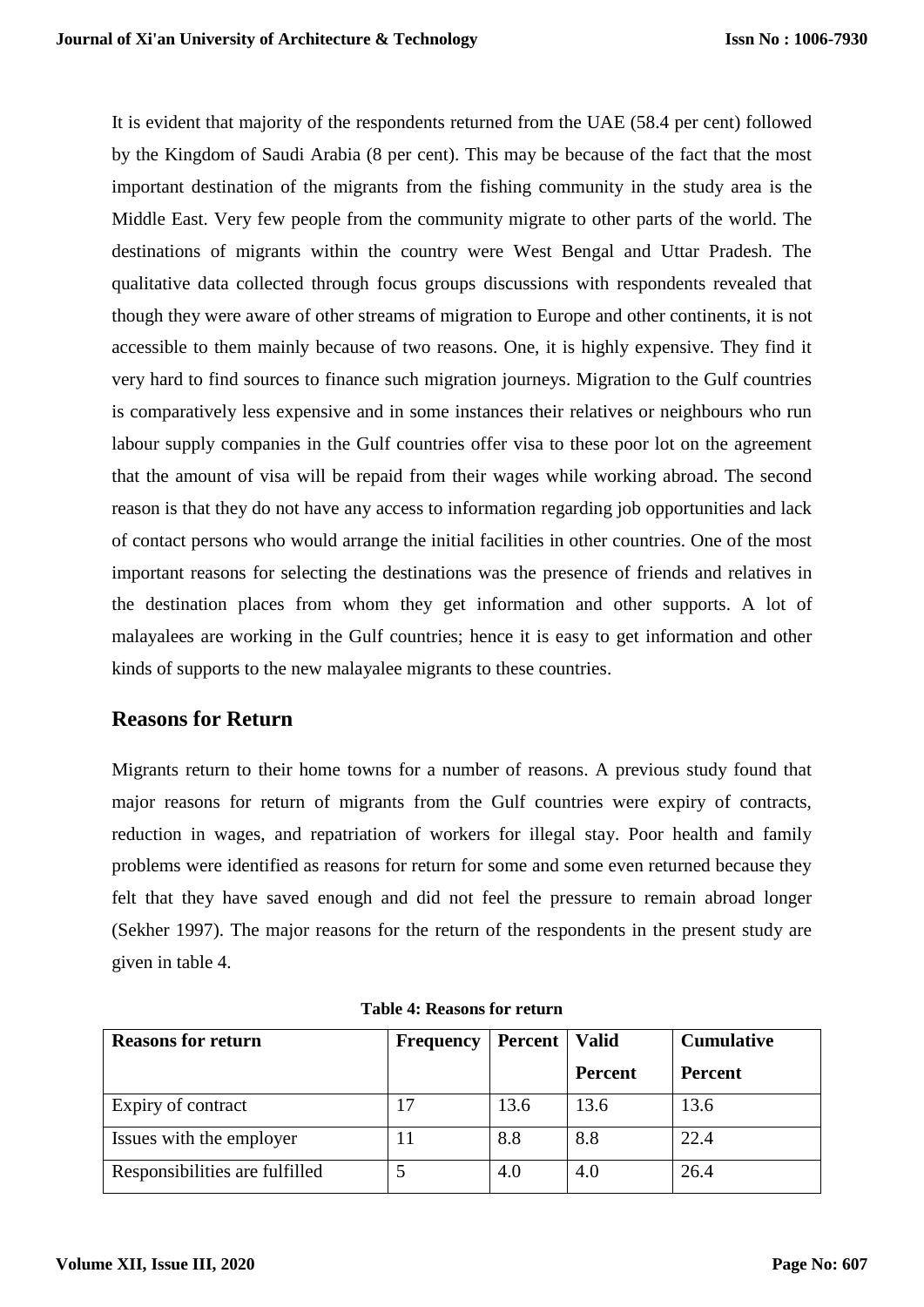| Health issues                  | 21             | 16.8  | 16.8  | 43.2  |
|--------------------------------|----------------|-------|-------|-------|
| Stayed too long abroad         | 7              | 5.6   | 5.6   | 48.8  |
| Earned sufficiently            |                | .8    | .8    | 49.6  |
| Difficult working conditions   | 22             | 17.6  | 17.6  | 67.2  |
| Employment terminated by the   | 7              | 5.6   | 5.6   | 72.8  |
| employer                       |                |       |       |       |
| Compulsory repatriation by the | 3              | 2.4   | 2.4   | 75.2  |
| host govt.                     |                |       |       |       |
| Family problems                | 9              | 7.2   | 7.2   | 82.4  |
| Not beneficial                 | 20             | 16.0  | 16.0  | 98.4  |
| Others                         | $\overline{2}$ | 1.6   | 1.6   | 100.0 |
| Total                          | 125            | 100.0 | 100.0 |       |

Reasons for the return of migrants were many and varied. The predominant single factors that forced the migrants to return are the difficult working conditions at the places of destination (17.6 per cent) followed by health issues (16.8 per cent), and not being beneficial (16 per cent). Expiry of contract is the major reason for 13.6 per cent of the respondents. These findings, in fact, do not correspond with the findings of earlier studies. This may be because of the nature of the work that the respondents undertook while abroad. As seen earlier, persons with low educational qualifications and little technical knowhow migrate to the Gulf countries. Hence they are mostly offered unskilled works which is too hard for them. They often have to work in very high temperature and humidity which cause them severe health problems and are finally forced to return back home. It is to be specially noted that a significant proportion of the respondents returned because they did not find migration beneficial. Discussion with the respondents revealed that it was not because they were gainfully employed back home, but the money they earned while abroad was lower than what they earned back home. It should be specifically noted that just one person returned because he felt that he had earned sufficiently and did not feel the need to stay longer. But for the majority, the return was more stressful as their responsibilities back home were only half way through. During the discussion a few returnees also pointed out that their economic condition even deteriorated because of their migration.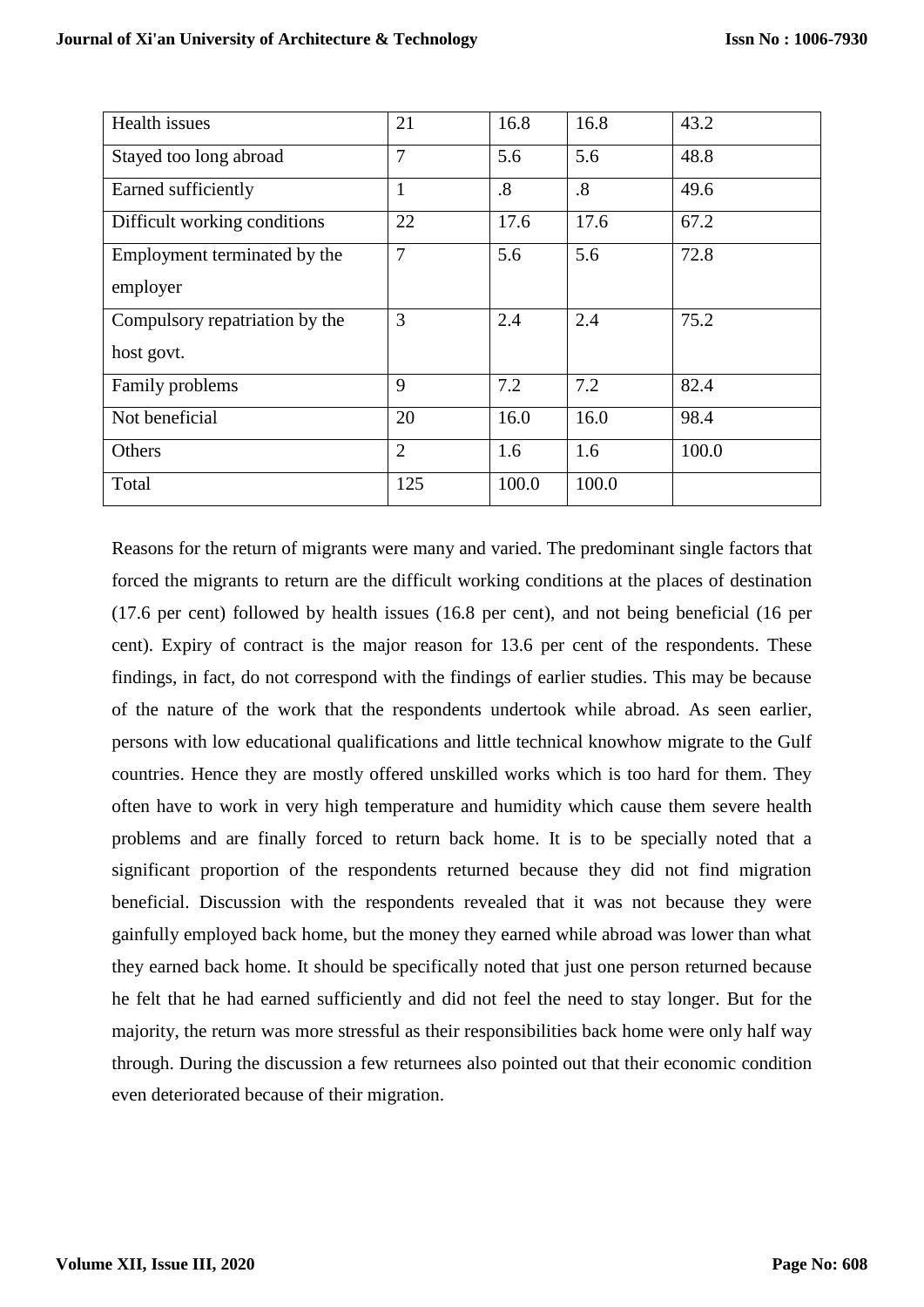# **Migration and Occupational Mobility**

Occupational mobility refers to the capacity of labourers to switch between occupations in order to secure gainful employment or meet demand for labour. It is true that migration, especially from rural to urban promotes occupational mobility. Industrialisation and improvement in the fields of mass media of communication speeded up the migration process wherein the migrants are able to realise the value of education in order to achieve better occupational positions (Pande 1986). In the present study occupational mobility of return migrants was assessed at two levels: (i) by analysing the occupations of the respondents before migration, while abroad and after return and; (ii) by analysing change in occupation of the returnees between the three periods– before migration, while abroad, and after return. Table 5 presents the picture of the occupation of the respondents before they started their migration journey.

| Occupation        | <b>Frequency</b> | Percent           | <b>Valid Percent</b> | <b>Cumulative Percent</b> |  |
|-------------------|------------------|-------------------|----------------------|---------------------------|--|
| Unemployed        | 28               | 22.4              | 22.4                 | 22.4                      |  |
| Construction work | $\mathbf{1}$     | $\boldsymbol{.8}$ | $\overline{.8}$      | 23.2                      |  |
| Fishing           | 71               | 56.8              | 56.8                 | 80.0                      |  |
| Small vendor      | $\mathbf{1}$     | $\cdot$ 8         | $\cdot$ 8            | 80.8                      |  |
| Fish vendor       | $\mathbf{1}$     | $\cdot$ 8         | $\overline{.8}$      | 81.6                      |  |
| Tailor            | $\mathbf{1}$     | $\boldsymbol{.8}$ | $\cdot$ 8            | 82.4                      |  |
| Painter           | $\overline{4}$   | 3.2               | 3.2                  | 85.6                      |  |
| Driver            | $\overline{7}$   | 5.6               | 5.6                  | 91.2                      |  |
| Electrician       | $\mathbf{1}$     | $\boldsymbol{.8}$ | $\overline{.8}$      | 92.0                      |  |
| Plumber           | $\overline{2}$   | 1.6               | 1.6                  | 93.6                      |  |
| Mechanic          | $\mathbf{1}$     | $\boldsymbol{.8}$ | $\boldsymbol{.8}$    | 94.4                      |  |
| <b>Business</b>   | $\overline{2}$   | 1.6               | 1.6                  | 96.0                      |  |
| Clerk             | $\mathbf{1}$     | $\boldsymbol{.8}$ | $\boldsymbol{8}$     | 96.8                      |  |
| Salesman          | $\mathbf{1}$     | $\boldsymbol{.8}$ | $\boldsymbol{.8}$    | 97.6                      |  |
| Cashier           | $\mathbf{1}$     | $\cdot$ 8         | $.8\,$               | 98.4                      |  |
| Other technician  | $\mathbf{1}$     | $\boldsymbol{.8}$ | $\boldsymbol{.8}$    | 99.2                      |  |
| IT professional   | $\mathbf{1}$     | $\boldsymbol{.8}$ | $\boldsymbol{.8}$    | 100.0                     |  |
| Total             | 125              | 100.0             | 100.0                |                           |  |

**Table 5: Occupation of the respondents before migration**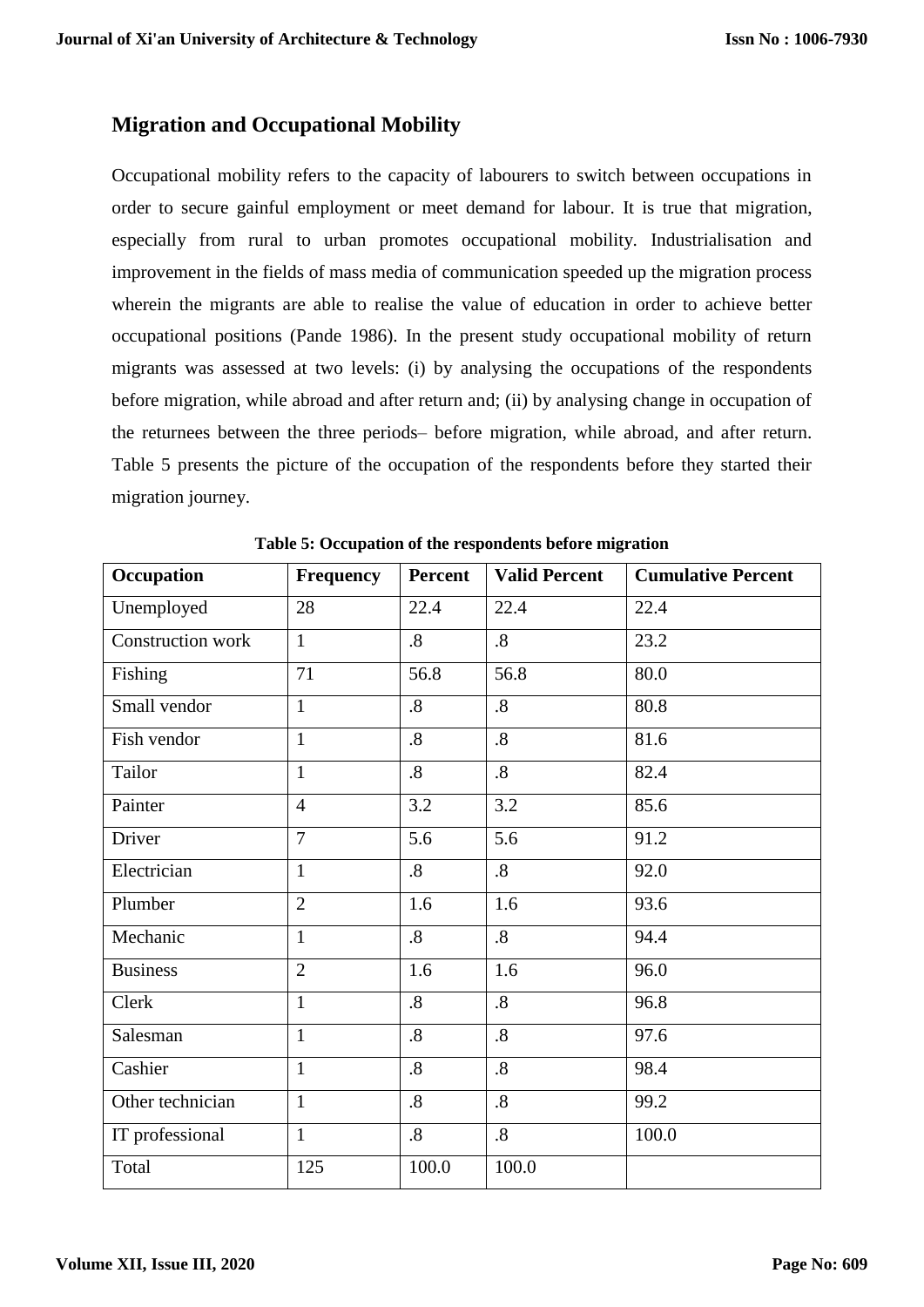It is evident from the table that majority of the respondents (56.8 per cent) were engaged in fishing and 22.4 per cent were unemployed before their migration. All other occupational categories were comparatively negligible. The table, in fact, reflects the state of occupational diversity of the fishing community in the study area. The fishing community is one of the least occupationally diversified communities in the state. Moreover, individuals who manage to find some 'decent jobs' seems satisfied with their occupation and income back home. Information gathered from focus group discussions also support this assumption. Most of the respondents preferred their children find some jobs back home.

For assessing the occupation of the respondents while abroad, their last occupation in the destination places were considered and the findings are presented in table 6.

| Occupation         | <b>Frequency</b> | <b>Percent</b>    | <b>Valid Percent</b> | <b>Cumulative Percent</b> |
|--------------------|------------------|-------------------|----------------------|---------------------------|
| Unemployed         | 3                | 2.4               | 2.4                  | 2.4                       |
| Construction work  | $\overline{3}$   | 2.4               | 2.4                  | 4.8                       |
| Household worker   | 5                | 4.0               | 4.0                  | 8.8                       |
| Fishing            | 33               | 26.4              | 26.4                 | 35.2                      |
| Fish vendor        | $\overline{2}$   | 1.6               | 1.6                  | 36.8                      |
| Helper/Cleaner     | 43               | 34.4              | 34.4                 | 71.2                      |
| Equipment operator | $\overline{2}$   | 1.6               | 1.6                  | 72.8                      |
| Welder             | $\overline{7}$   | 5.6               | 5.6                  | 78.4                      |
| Painter            | $\overline{3}$   | 2.4               | 2.4                  | 80.8                      |
| Driver             | $\overline{4}$   | 3.2               | 3.2                  | 84.0                      |
| Electrician        | 3                | 2.4               | 2.4                  | 86.4                      |
| Plumber            | $\mathbf{1}$     | $\boldsymbol{.8}$ | $\cdot$ 8            | 87.2                      |
| Mechanic           | $\mathbf{1}$     | $\boldsymbol{.8}$ | $\overline{.8}$      | 88.0                      |
| Store keeper       | $\overline{2}$   | 1.6               | 1.6                  | 89.6                      |
| Salesman           | $\overline{3}$   | 2.4               | 2.4                  | 92.0                      |
| Accountant         | $\mathbf{1}$     | $\overline{8}$    | $\cdot$ 8            | 92.8                      |
| Office attendant   | 3                | 2.4               | 2.4                  | 95.2                      |
| Foreman            | $\overline{2}$   | 1.6               | 1.6                  | 96.8                      |
| Supervisor         | $\overline{2}$   | 1.6               | 1.6                  | 98.4                      |

**Table 6: Occupation while abroad**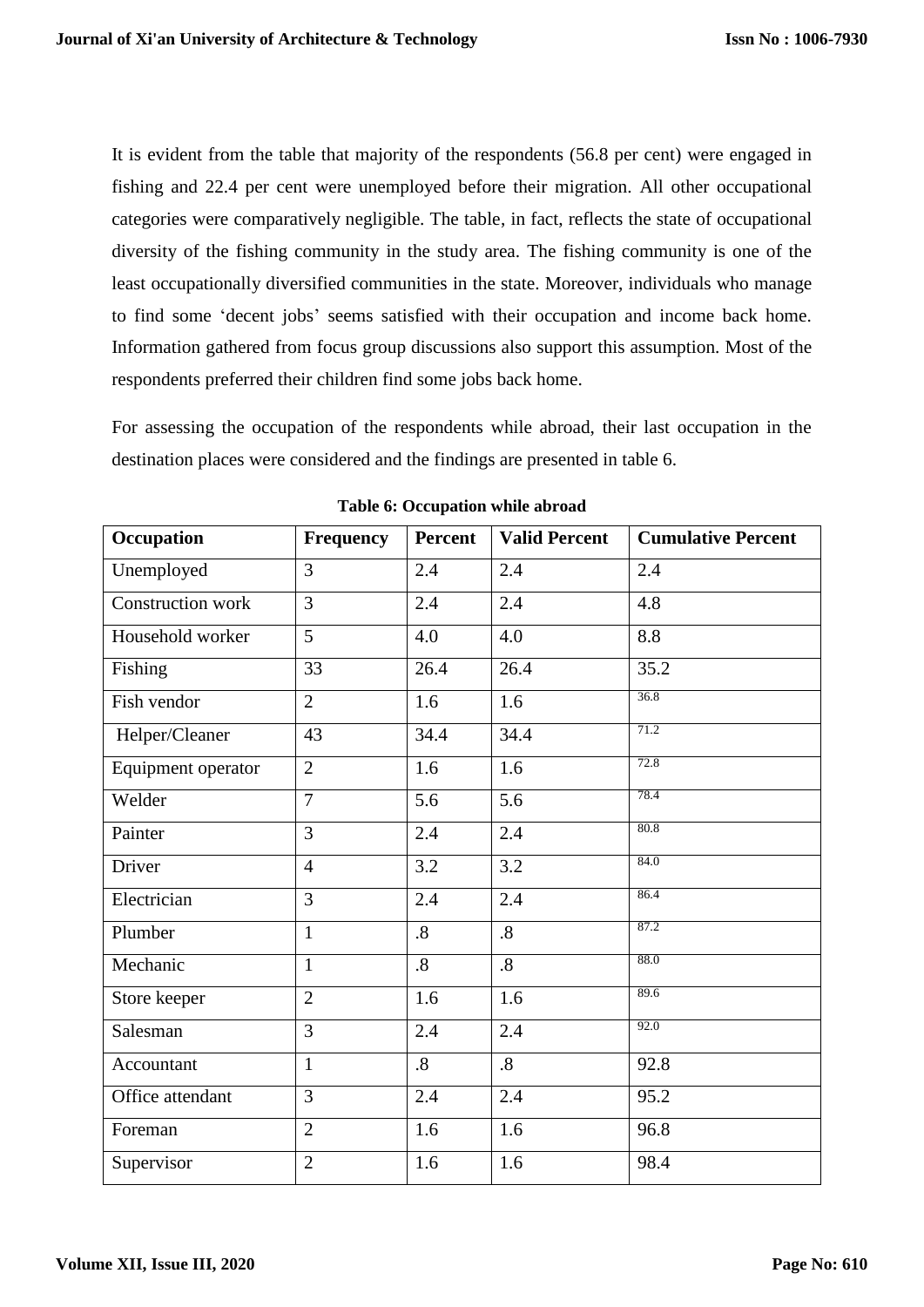| <b>Nurse</b> |     | . ب       | $\cdot$ o | 99.2  |
|--------------|-----|-----------|-----------|-------|
| Armed forces |     | $\cdot$ o | $\cdot$ o | 100.0 |
| Total        | 125 | 100.0     | 100.0     |       |

The most predominant category of migrants were working as helpers or cleaners (34.4 per cent) followed by fishing (26.4 per cent). People engaged in other occupations were comparatively less. This may be because of the fact that mostly unskilled or semi-skilled people from the fishing community migrate. Hence they are unable to find highly paid, high profile, skilled occupations. Christopher and Raj (2018) have dealt in detail about the adverse inhuman conditions and human rights violations that migrant Malayalee fishermen in the Arabian Gulf countries had to undergo.

Table 7 presents the occupation of the respondents after their return to their home village completing their migration cycle.

| Occupation         | Frequency      | Percent           | Valid Percent     | <b>Cumulative Percent</b> |
|--------------------|----------------|-------------------|-------------------|---------------------------|
| Unemployed         | 23             | 18.4              | 18.4              | 18.4                      |
| Construction work  | $\overline{2}$ | 1.6               | 1.6               | 20.0                      |
| Household labourer | $\mathbf{1}$   | $\boldsymbol{.8}$ | $\boldsymbol{.8}$ | 20.8                      |
| Fishing            | 64             | 51.2              | 51.2              | 72.0                      |
| Small vendor       | $\mathbf{1}$   | $\boldsymbol{.8}$ | $\boldsymbol{.8}$ | 72.8                      |
| Fish vendor        | 5              | 4.0               | 4.0               | 76.8                      |
| Helper/Cleaner     | $\mathbf{1}$   | $\boldsymbol{.8}$ | $\cdot$ 8         | 77.6                      |
| Equipment operator | $\mathbf{1}$   | $\boldsymbol{.8}$ | $\overline{8}$    | 78.4                      |
| Welder             | $\overline{3}$ | 2.4               | 2.4               | 80.8                      |
| Painter            | $\overline{4}$ | 3.2               | 3.2               | 84.0                      |
| Driver             | 10             | 8.0               | 8.0               | 92.0                      |
| Electrician        | $\overline{2}$ | 1.6               | 1.6               | 93.6                      |
| <b>Business</b>    | $\overline{3}$ | 2.4               | 2.4               | 96.0                      |
| Clerk              | 1              | $\boldsymbol{.8}$ | $\cdot$ 8         | 96.8                      |
| Office attendant   | $\overline{2}$ | 1.6               | 1.6               | 98.4                      |
| Computer operator  | $\mathbf{1}$   | $\boldsymbol{.8}$ | $\cdot$ 8         | 99.2                      |
| Supervisor         | $\mathbf{1}$   | $\boldsymbol{.8}$ | $\cdot$ 8         | 100.0                     |

**Table 7: Occupation after return**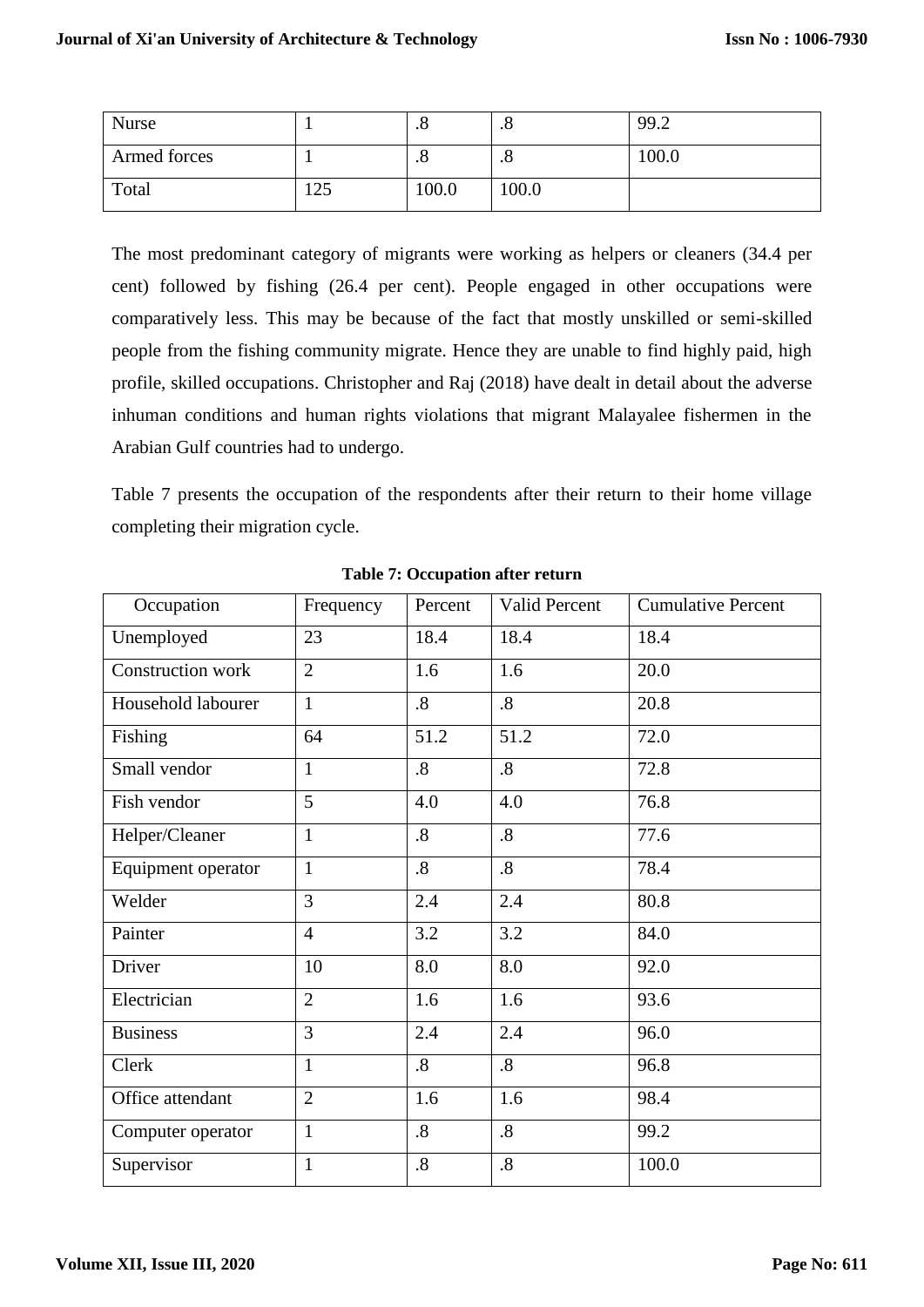| Total | $\sim$ $\sim$<br>14J | л<br>1 UU.U | X<br>v.v |  |
|-------|----------------------|-------------|----------|--|

It is clear from the above table that after return, majority (51.2 per cent) of the respondents went back to their traditional occupation of fishing. Another significant proportion (18.4 per cent) remained unemployed. Proportion of return migrants engaged in some other occupations was comparatively negligible. This finding does not correspond with the findings of previous studies that many return migrants in Kerala either started their own business or turned into some kind of self-employment (Sekher 1997). There are multiple reasons for this fact. One reason is that, not many respondents returned with much improvement in their financial positions, which could have been invested in new business or self-employment. Another major reason is, majority of the respondents who worked abroad as helpers or cleaners did not get a chance to learn any new skills. Hence they were forced to return to their traditional occupation or remain unemployed.

In order to assess occupational mobility, change of occupation of the respondents between periods is assessed with the help of cross tables. For this purpose occupations have been classified into unskilled work (Construction worker, household worker, fish vender, helper and cleaner), skilled work (equipment operator, welder, painter, driver, electrician, plumber and mechanic), White collar work (store keeper, salesman, accountant, office attendant), highly skilled work (foreman and supervisor) and professionals (nurse and armed force). Fishing is maintained as a separate category as it is the traditional occupation of the respondents and a significant proportion of the respondents had been engaged in this occupation. Table 8 presents the occupational mobility of the respondents between periods before migration and while abroad.

| Occupation | <b>Occupation while abroad</b> |                  |                  |                  |                |                  |                     | <b>Total</b> |
|------------|--------------------------------|------------------|------------------|------------------|----------------|------------------|---------------------|--------------|
| before     | Unemployed                     | <b>Unskilled</b> | <b>Fishing</b>   | <b>Skilled</b>   | White          | <b>Highly</b>    | <b>Professional</b> |              |
| migration  |                                |                  |                  | work             | collar         | skilled          |                     |              |
| Unemployed | $\overline{2}$                 | 16               |                  | $\overline{2}$   | $\overline{4}$ | $\boldsymbol{0}$ | $\overline{2}$      | 27           |
|            | (1.6)                          | (12.8)           | (0.8)            | (1.6)            | (3.2)          | (0)              | (1.6)               | (21.6)       |
| Unskilled  | $\overline{0}$                 | $\overline{2}$   | $\boldsymbol{0}$ | $\boldsymbol{0}$ |                | $\boldsymbol{0}$ | $\boldsymbol{0}$    | 3            |
|            | (0)                            | (1.6)            | (0)              | (0)              | (0.8)          | (0)              | (0)                 | (2.4)        |
| Fishing    |                                | 26               | 32               | 9                |                | $\overline{2}$   | $\mathbf{0}$        | 71           |
|            | (0.8)                          | (20.8)           | (25.6)           | (7.2)            | (0.8)          | (1.6)            | (0)                 | (56.8)       |

**Table 8: Occupational mobility between the period before migration and while abroad**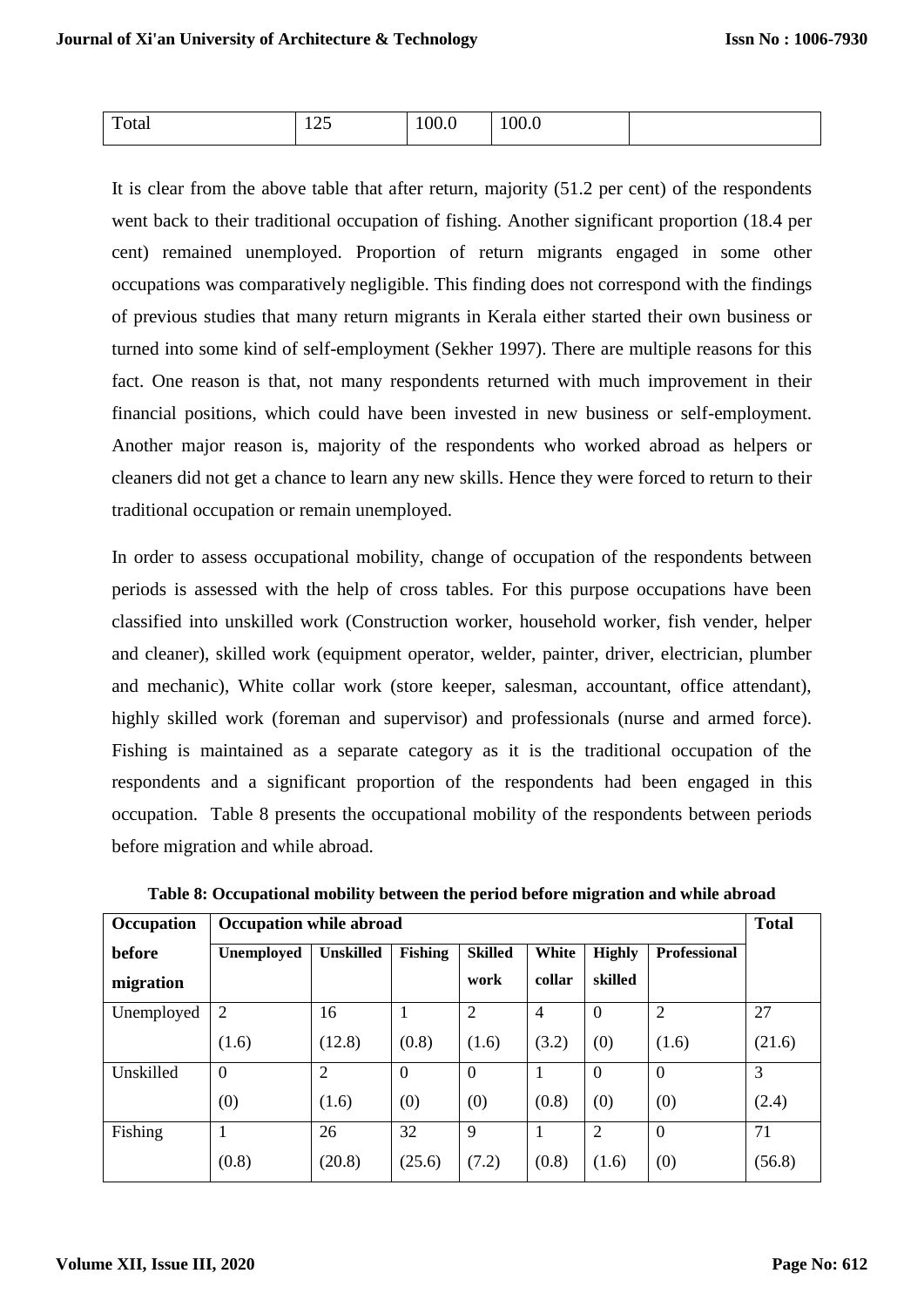| Skilled      | $\boldsymbol{0}$ | 8              | $\mathbf{0}$   | 8              | $\overline{0}$ | $\mathbf{1}$     | $\boldsymbol{0}$ | 17           |
|--------------|------------------|----------------|----------------|----------------|----------------|------------------|------------------|--------------|
|              | (0)              | (6.4)          | (0)            | (6.4)          | (0)            | (0.8)            | (0)              | (13.6)       |
| White collar | $\mathbf{0}$     | $\mathbf{0}$   | $\mathbf{0}$   | 1              | 3              | 1                | $\mathbf{0}$     | 5            |
|              | (0)              | (0)            | (0)            | (0.8)          | (2.4)          | (0.8)            | (0)              | (4)          |
| Highly       | $\mathbf{0}$     | $\overline{0}$ | $\overline{0}$ | 1              | $\overline{0}$ | $\overline{0}$   | $\overline{0}$   | $\mathbf{1}$ |
| skilled      | (0)              | (0)            | (0)            | (0.8)          | (0)            | (0)              | (0)              | (0.8)        |
| Professional | $\overline{0}$   | 1              | $\overline{0}$ | $\overline{0}$ | $\overline{0}$ | $\boldsymbol{0}$ | $\boldsymbol{0}$ | 1            |
|              | (0)              | (0.8)          | (0)            | (0)            | (0)            | (0)              | (0)              | (0.8)        |
| Total        | 3                | 53             | 33             | 21             | 9              | $\overline{4}$   | $\overline{2}$   | 125          |
|              | (2.4)            | (42.4)         | (26.4)         | (16.8)         | (7.2)          | (3.2)            | (1.6)            | (100)        |

\*Figures within brackets represent percentages.

The table reveals that the proportion of unemployment has reduced from 21.6 per cent to 2.4 percent as a result of migration. But majority (12.8 per cent out of 21.6 per cent) of those who were unemployed before migration were employed as unskilled works when they went abroad. The most significant trend seen in the table is that the proportion of people engaged in unskilled works has gone very high from mere 2.4 per cent before migration to 42.4 per cent while abroad. This is because of the fact that mostly unskilled workers from the study area migrated to the Gulf countries. It is to be specially noted that even some people who were employed in skilled (6.4 per cent) and professional works (0.8 per cent) before took up unskilled workers while abroad. This is because many of the migrants from the study area migrate to the Gulf countries in the visas supplied by the labour supply companies. Labour supply companies either take sub-labour contracts from bigger companies or supply manpower to other bigger companies. Nature of their work is not the same always. It may vary depending on the contract the company may manage to secure. Thus the workers employed by the labour supply companies may have to perform a particular kind of job at one point of time and quite a different one at another time. Thus not only they do not gain mastery in any skills, there is a kind of 'deskilling' taking place as we see in the present situation. Another point to be noted is that a significant proportion of respondents (26.4 per cent) were engaged in fishing even after migration. This shows that this poor lot has no escape from their laborious traditional occupation.

Occupational mobility of the respondents between the periods while abroad and after return is assessed by comparing the occupations of the respondents' last occupation while abroad with their occupation after return and is presented in table 9.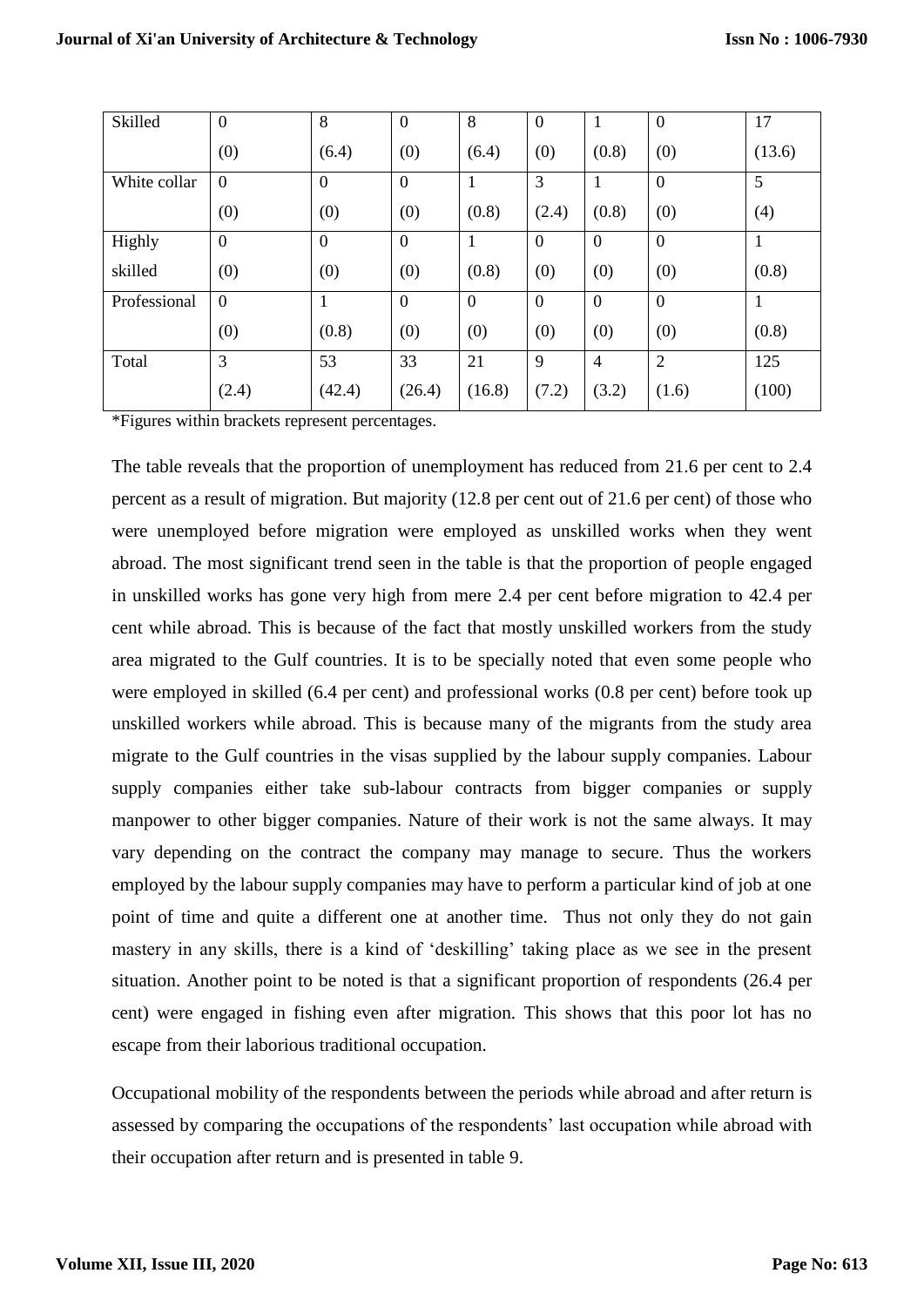| Occupation   | Occupation after return |                |                |                  |                  |                  | Total          |
|--------------|-------------------------|----------------|----------------|------------------|------------------|------------------|----------------|
| while abroad | Unemployed              | Unskilled      | Fishing        | Skilled          | White            | Highly           |                |
|              |                         |                |                |                  | collar           | skilled          |                |
| Unemployed   | $\overline{2}$          | $\mathbf{1}$   | $\overline{0}$ | $\overline{0}$   | $\overline{0}$   | $\theta$         | $\overline{3}$ |
|              | (1.6)                   | (0.8)          | (0)            | (0)              | (0)              | (0)              | (2.4)          |
| Unskilled    | 14                      | 8              | 23             | 6                | $\mathbf{1}$     | $\mathbf{1}$     | 53             |
|              | (11.2)                  | (6.4)          | (18.4)         | (4.8)            | (0.8)            | (0.8)            | (42.4)         |
| Fishing      | $\boldsymbol{0}$        | $\overline{2}$ | 31             | $\boldsymbol{0}$ | $\boldsymbol{0}$ | $\mathbf{0}$     | 33             |
|              | (0)                     | (1.6)          | (24.8)         | (0)              | (0)              | (0)              | (26.4)         |
| Skilled      | $\overline{3}$          | $\overline{2}$ | 6              | 9                | $\mathbf{1}$     | $\overline{0}$   | 21             |
|              | (2.4)                   | (1.6)          | (4.8)          | (7.2)            | (0.8)            | (0)              | (16.8)         |
| White collar | $\overline{0}$          | $\overline{0}$ | $\mathbf{1}$   | $\overline{3}$   | $\overline{3}$   | $\overline{2}$   | 9              |
|              | (0)                     | (0)            | (0.8)          | (2.4)            | (2.4)            | (1.6)            | (7.2)          |
| Highly       | $\overline{2}$          | $\overline{0}$ | $\mathbf{1}$   | $\overline{0}$   | $\mathbf{1}$     | $\theta$         | $\overline{4}$ |
| skilled      | (1.6)                   | (0)            | (0.8)          | (0)              | (0.8)            | (0)              | (3.2)          |
| Professional | $\overline{2}$          | $\overline{0}$ | $\overline{0}$ | $\overline{0}$   | $\boldsymbol{0}$ | $\boldsymbol{0}$ | $\overline{2}$ |
|              | (1.6)                   | (0)            | (0)            | (0)              | (0)              | (0)              | (1.6)          |
| total        | 23                      | 13             | 62             | 18               | 6                | 3                | 125            |
|              | (18.4)                  | (10.4)         | (49.6)         | (14.4)           | (4.8)            | (2.4)            | (100)          |

**Table 9: Occupational mobility between the periods while abroad and after return**

\*Figures within brackets represent percentages.

The table reveals that majority of the migrants after their return either took up their traditional occupation of fishing (49.6 per cent) or remained unemployed (18.4 per cent). It is to be specially noted that a sizeable proportion of those who were working as unskilled labourers (11.2 per cent) while abroad turned unemployed after their return and around 8 per cent out of 16.8 per cent of the respondents who were employed as skilled workers found some skilled or professional work after their return. Only a very small proportion in this category (2.4 per cent) remained unemployed after their return. It is evident from the table that there is a kind of downward occupational mobility between the two periods – occupation while abroad and after return- especially in the case of unskilled labourers. There is a decline in all categories of occupation except fishing. Skilled workers reduced from 16.8 per cent to 14.4 per cent and white collar jobs reduced from 7.2 per cent to 4.8 per cent. All the migrants who were employed in white collar jobs while abroad fell into unemployed category after return.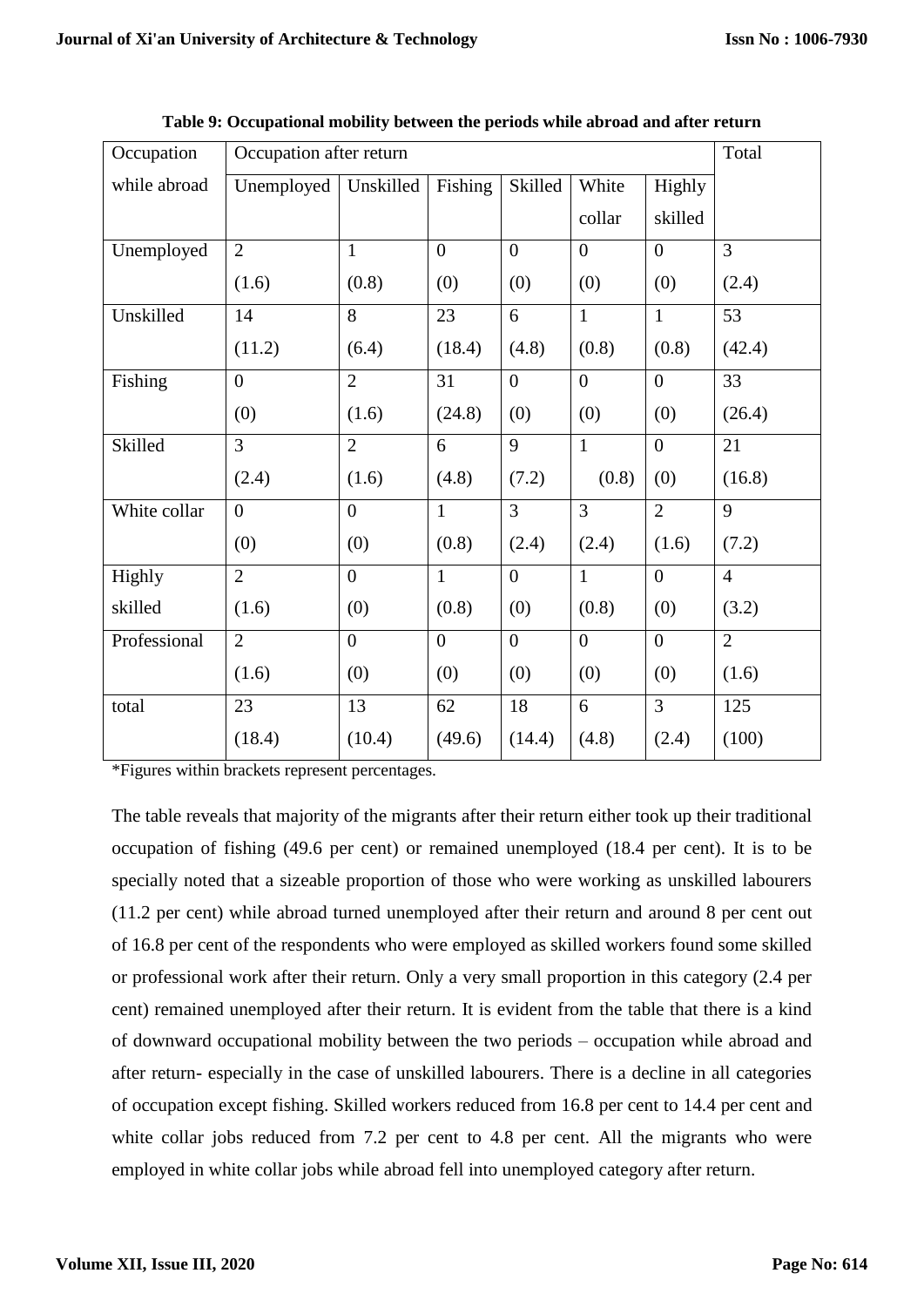Occupational mobility of the respondents, ultimately, is assessed by comparing their occupations before starting their migration journey and after return and is presented in table 10.

| Occupation     | <b>Occupation after return</b> |                  |                |                |                |                | <b>Total</b>   |
|----------------|--------------------------------|------------------|----------------|----------------|----------------|----------------|----------------|
| before         | Unemployed                     | <b>Unskilled</b> | <b>Fishing</b> | <b>Skilled</b> | White          | <b>Highly</b>  |                |
| migration      |                                |                  |                |                | collar         | skilled        |                |
| Unemployed     | 13                             | $\overline{4}$   | $\mathbf{1}$   | 5              | $\overline{2}$ | $\overline{2}$ | 27             |
|                | (10.4)                         | (3.2)            | (0.8)          | (4)            | (1.6)          | (1.6)          | (21.6)         |
| Unskilled      | $\overline{0}$                 | $\mathbf{1}$     | $\overline{0}$ | $\mathbf{1}$   | $\mathbf{1}$   | $\overline{0}$ | $\overline{3}$ |
|                | (0)                            | (0.8)            | (0)            | (0.8)          | (0.8)          | (0)            | (2.4)          |
| Fishing        | 8                              | 5 <sup>5</sup>   | 58             | $\overline{0}$ | $\overline{0}$ | $\overline{0}$ | 71             |
|                | (6.4)                          | (4)              | (46.4)         | (0)            | (0)            | (0)            | (56.8)         |
| Skilled        | $\mathbf{1}$                   | $\overline{2}$   | $\overline{2}$ | 9              | $\overline{2}$ | $\mathbf{1}$   | 17             |
|                | (0.8)                          | (1.6)            | (1.6)          | (7.2)          | (1.6)          | (0.8)          | (13.6)         |
| White collar   | $\mathbf{1}$                   | $\overline{0}$   | $\mathbf{1}$   | $\overline{2}$ | $\mathbf{1}$   | $\overline{0}$ | 5              |
|                | (0.8)                          | (0)              | (0.8)          | (1.6)          | (0.8)          | (0)            | (4)            |
| Highly skilled | $\overline{0}$                 | $\overline{0}$   | $\overline{0}$ | $\mathbf{1}$   | $\overline{0}$ | $\overline{0}$ | $\mathbf{1}$   |
|                | (0)                            | (0)              | (0)            | (0.8)          | (0)            | (0)            | (0.8)          |
| Professional   | $\overline{0}$                 | $\mathbf{1}$     | $\overline{0}$ | $\overline{0}$ | $\overline{0}$ | $\overline{0}$ | $\mathbf{1}$   |
|                | (0)                            | (0.8)            | (0)            | (0)            | (0)            | (0)            | (0.8)          |
| Total          | 23                             | 13               | 62             | 18             | 6              | $\overline{3}$ | 125            |
|                | (18.4)                         | (10.4)           | (49.6)         | (14.4)         | (4.8)          | (2.4)          | (100)          |

| Table 10: Occupational mobility between periods before migration and after return |  |  |
|-----------------------------------------------------------------------------------|--|--|
|                                                                                   |  |  |

\*Figures within brackets represent percentages.

The above table indicates the occupational mobility between the period before migration and after return. The overall picture shows that most of the people who were engaged in fishing before migration (56.8 per cent) returned back to the same traditional occupation after return (49.6 per cent). The proportion of unemployed category also remained almost the same (21.6 per cent before migration and 18.4 per cent after return), but the proportion of unskilled category has gone up almost five times from 2.4 per cent to 10.4 per cent. A detailed analysis reveals that around half of the unemployed persons (10.4 per cent out of 21.6perr cent) and majority of the respondents engaged in fishing (46.4 per cent out of 56.8 per cent) before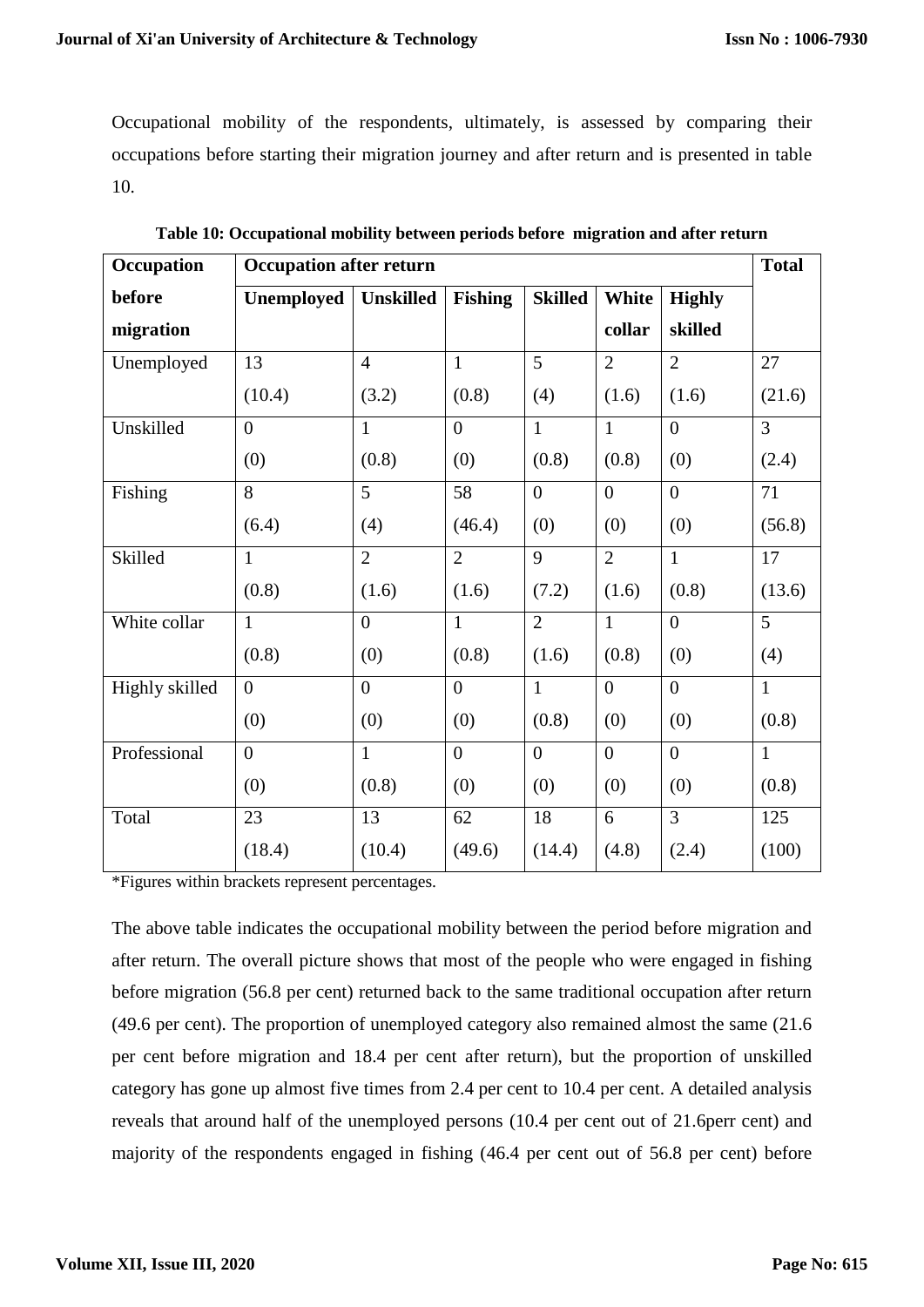their migration went back to their initial status after return. Thus it is evident from the crosstable that there is not much mobility in occupation between the two periods.

Further occupational mobility of the respondents has been assessed by performing one way ANOVA test of the variables and the result is presented in table 11.

|                         |                       | Sum of  | df  | Mean   | $\mathbf{F}$ | Sig. |
|-------------------------|-----------------------|---------|-----|--------|--------------|------|
|                         |                       | Squares |     | Square |              |      |
| Occupation before       | <b>Between Groups</b> | 12.786  | 6   | 2.131  | 3.060        | .008 |
| migration and while     | <b>Within Groups</b>  | 82.185  | 118 | .696   |              |      |
| abroad                  | Total                 | 94.971  | 124 |        |              |      |
| Occupation while abroad | <b>Between Groups</b> | 26.942  | 6   | 4.490. |              |      |
| and after return        | <b>Within Groups</b>  | 61.660  | 118 | 523    | 8.593        | .000 |
|                         | Total                 | 88.603  | 124 |        |              |      |
| Occupation before       | <b>Between Groups</b> | 11.147  | 6   | 1.858  |              |      |
| migration and after     | <b>Within Groups</b>  | 77.456  | 118 | .656   | 2.830        | .013 |
| return                  | Total                 | 88.603  | 124 |        |              |      |

**Table 11: ANOVA table showing the association between occupations of respondents**

The table shows that there is a significant difference between the mean squares the of the occupation of the respondents before migration and while abroad (2.131 and 0.696 respectively) and the F value at 6 degrees of freedom is calculated as 3.060 with a significance value of 0.008 ( $p = .008$ ) which is below 0.05 significance. Hence it can be concluded that there is a statistically significant difference between occupation of the respondents before migration and while abroad. Output of ANOVA analysis of occupation while abroad and after return shows 0.000 significance value ( $p = .000$ ) for an F value of 8.593 at 6 degrees of freedom. Since the p value is less than 0.05 at 6 degrees of freedom we can conclude that the difference between occupation of the respondents while abroad and after return is statistically significant. Hence the null hypothesis is rejected. There is significant difference between the sums of means for within the groups and between the groups of occupation before migration and after return (11.147 and 77.456 respectively). The p value calculated is 0.013 which is also less than 0.05 significance level. Hence it is concluded that the difference between occupation of the respondents before migration and after return is statistically significant.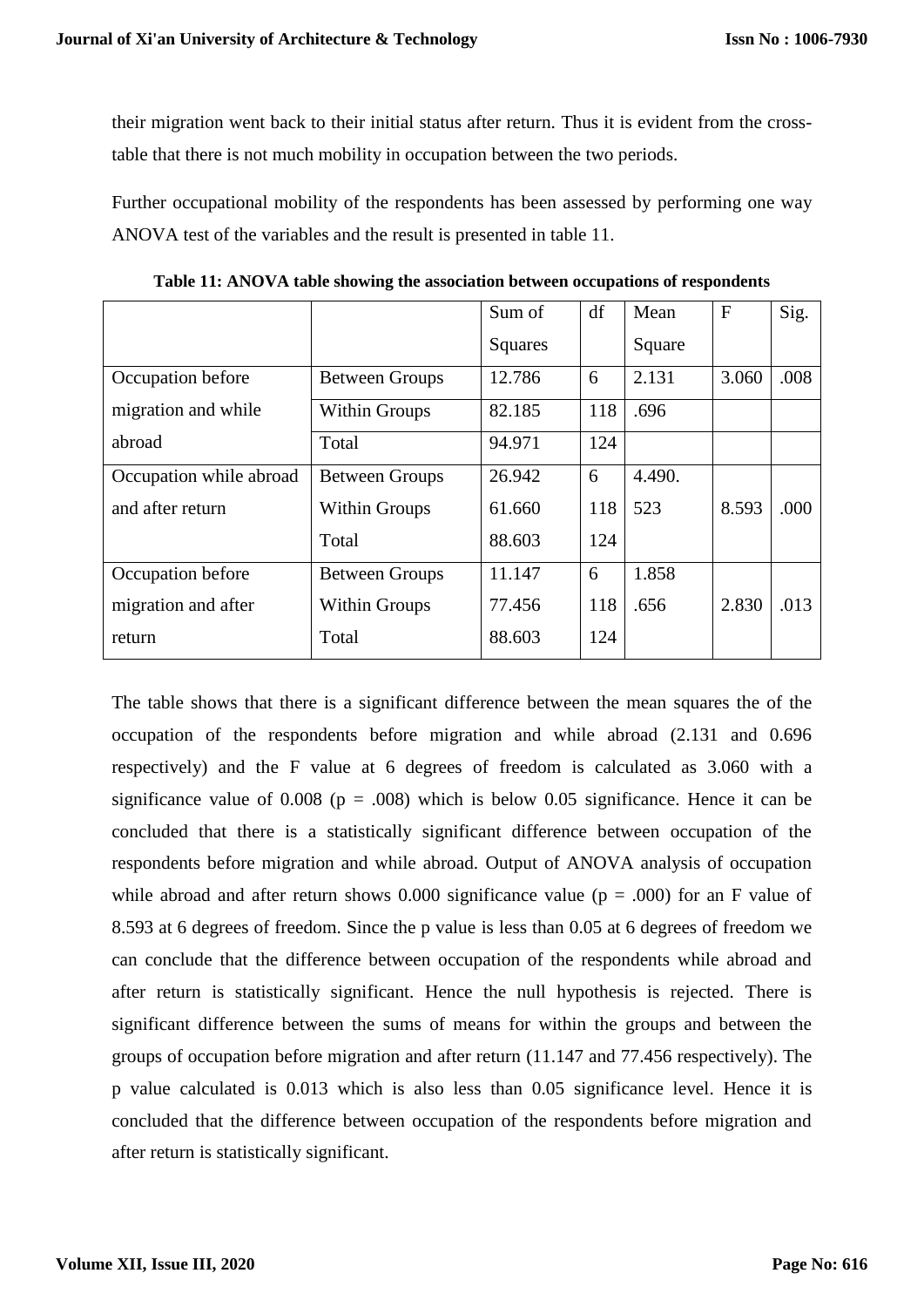#### **Conclusions, Implications and Future Directions**

The findings revealed that majority of the return migrants were male (91.2 per cent) emigrants (92.8 per cent). The highest proportion of the returnees (44 per cent) had the educational qualification of SSLC. Those with educational qualification above HSS level were negligible and even 1.6 per cent were illiterates. For the fishing community, migration is a temporary phenomenon. On an average the migrants spent around 10 years abroad before their return. The major destination of the respondents was the Arabian Gulf especially the UAE (55.2 per cent). The major reasons for their return include; difficult working conditions (17.6 per cent), health issues (16.8 per cent) and the feeling that migration was not beneficial (16 per cent). Among the respondents, majority (56.8 per cent) were engaged in their traditional occupation of fishing followed by the unemployed category (22.4 per cent) and while abroad 34.4 per cent of the respondents worked as helpers/cleaners and another 26.4 per cent were engaged in fishing. After return majority of them have either turned into their traditional occupation of fishing (51.2 per cent) or remained unemployed (18.4 per cent).

The cross-tables comparing the occupation of the respondents across periods revealed that even though migration leads to reduction in unemployment and occupational mobility to some extent, it is a temporary phenomenon. In fact there is a kind of 'deskilling' taking place during the period between occupation while abroad and after return. Thus it can be concluded that even though migration is temporarily beneficial to the fishing community, ultimately it does not lead to occupational mobility of the community. New skills and techniques learned while abroad remain unutilised once the migrants return back to their native place. One way ANOVA test of the variables also revealed that there is significant difference between the cross-occupations of the respondents' between periods.

The above findings have implications at the academic, policy and practical levels. At the academic level apart from contributing knowledge to the disciple, the study has opened up unexplored fields related to the area of study. Implication of migration from the fishing community in Kerala is not studied sufficiently. It necessitates further empirical studies. From policy point of view, the findings of the study invites policy makers to come up with policies that would help to better utilise the skills and expertise of the return migrants for the socio-economic development of the nation and local communities. The following recommendations are put forward at practical level to make the migration process more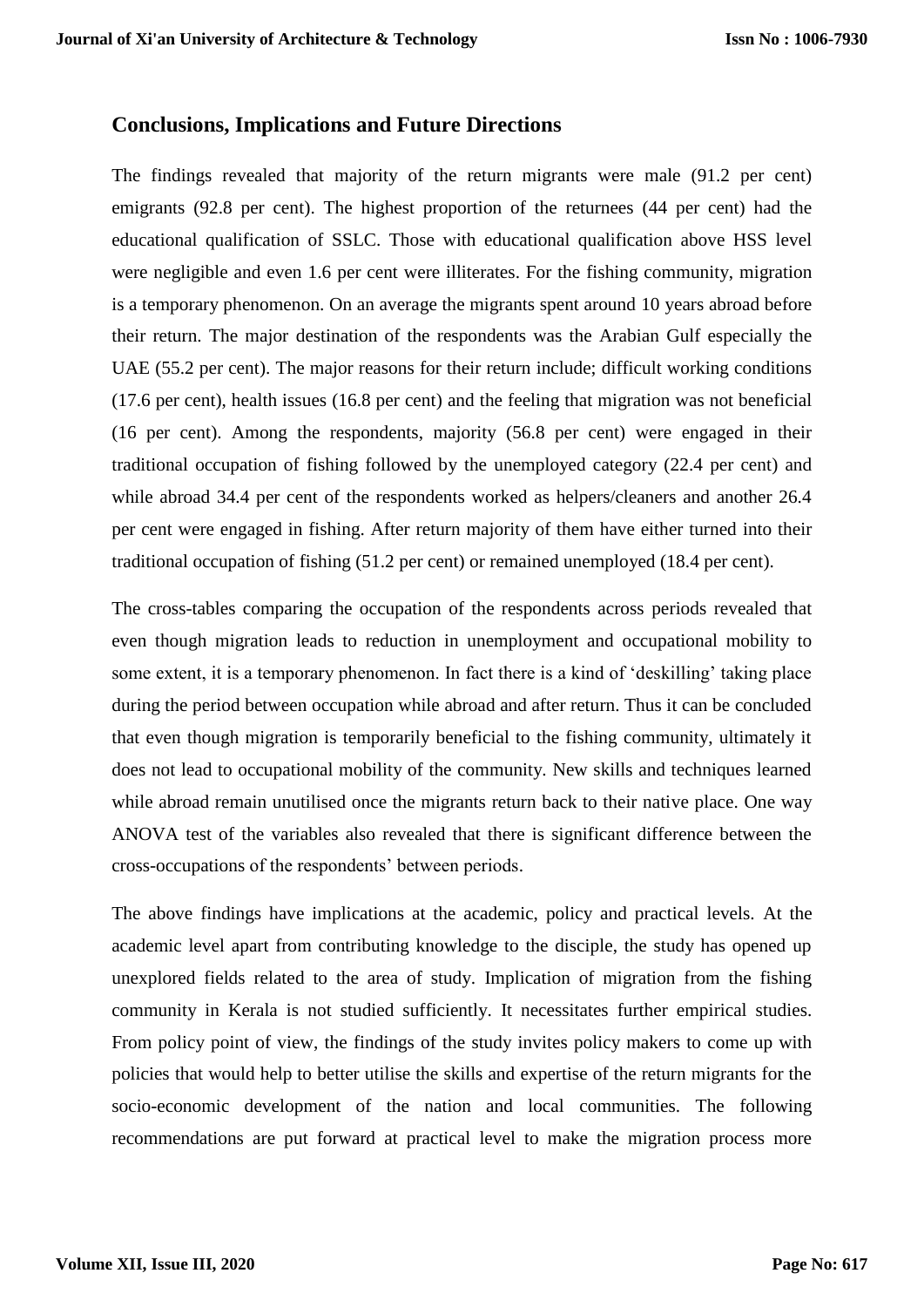beneficial to the fishing community in Kerala and better and efficient utilisation of the skills of return migrants and their rehabilitation.

- Migration is a great opportunity in the 21 century globalised world. But migrants from the fishing community are unable convert it into a great opportunity because of their backwardness in educational and technical qualifications. Hence responsible authorities and voluntary organisations should come forward with innovative strategies to promote higher and technical education among the fishing community in Thiruvananthapuram district. One of the ideas would be starting combo-courses combining degree courses with technical education and skill training aiming at the migration aspirants. Steps should be taken to ensure that individuals from the community migrate with at least with one technical skill.
- The voluntary organisation working along the coastal belt in Kerala may take necessary steps to make the migration aspirants well informed about the job opportunities abroad and qualifications required for each category of job. For this purpose migrants' and return migrants' forums may be organises in each fishing village.
- At present there are no avenues for utilising the skills and expertise of the return migrants in the fishing village under study. In this context new initiatives may be undertaken in the village. Since the fishing community in the said village is so closely associated with the Catholic Church, the church authorities may take necessary steps to start new ventures in the village in the cooperative society model. The migrants from the village may be made members of this society and fund for the new ventures may be collected from the members. Return migrants in the village may be entrusted with the responsibility of managing the ventures. Supermarkets may be one of the ventures that can be started under this cooperative system. Profit earned from such ventures may be utilised to give loans to return migrants for starting self-employment units. This would ensure an additional income to the migrants and their families and open up an employment opportunities when they return back home.

# **References**

- 1. Abella, M. I. and Y. Atal (eds.). 1986. *Middle East Interlude: Asian Workers Abroad.*  Boulder: Westview Press.
- 2. Adams, R. H., H. de Hass, R. Jones and U. O. Osili. 2012. 'Migrant Remittances and Development: Research Perspectives', *SSRC Web Analog:* 1-132.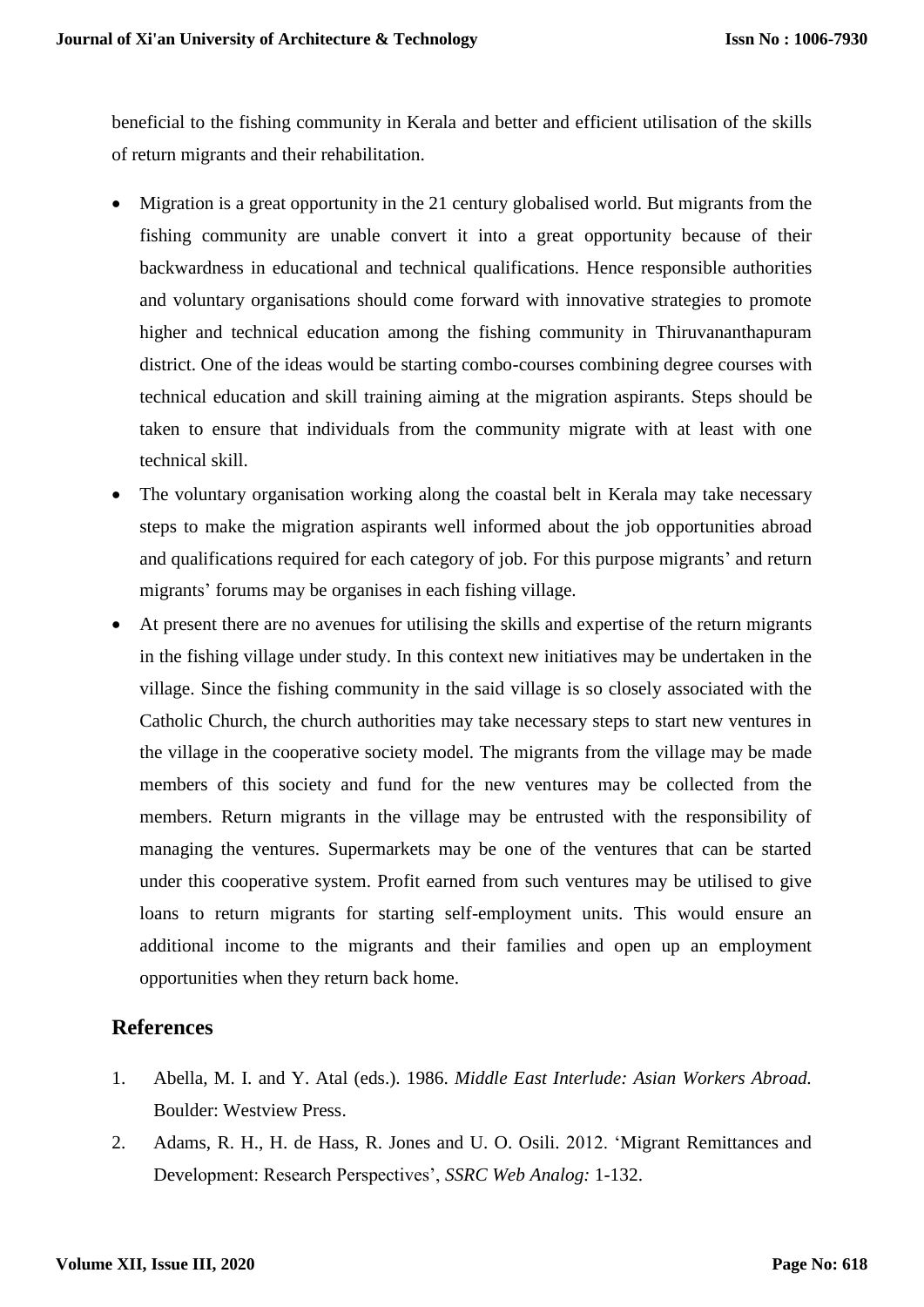- 3. Agro-Economic Research Centre (AERC). 1981. *Impact of Foreign Remittances on the Economy of a Rural Area in Kerala.* Research Study No. 72. Madras: University of Madras.
- 4. Bovenkerk, F. 1974. *The Sociology of Return Migration: A Bibliographic Essay.* The Hague: Nijhoff.
- 5. Brigg, P. 1973. 'Some Economic Interpretations of Case Studies of Urban Migration in Developing Countries', Staff Working Paper, No. 151. Washington DC: World Bank.
- 6. Christopher, J. and T. S. Raj. 2018. 'Migration of Marginalised Communities; Opportunities and Challenges: A Study among Migrant Fishermen from Kerala', *Roots International Journal of Multidisciplinary Researches,* 5 (1): 33-42.
- 7. De Hass, H. 2007. 'Remittances, Migration and Social Development: A Conceptual Review of the Literature', Social Policy and Development Programme Paper Number 34. Geneva: United Nations Research Institute for Social Development, 1-35.
- 8. 2010. *Migration Transitions: A Theoretical and Empirical Inquiry into the Developmental Drivers of International Migration.* Oxford: International Migration Institute 24.
- 9. Dennecker, P. 2009. 'Migrant Visions of Development: A Gendered Approach', *Population Space and Place,* 15: 119-32.
- 10. Faist, T. 2000. *The Volume and Dynamics of International Migration and Transnational Social Spaces.* Oxford: Clarendon Press.
- 11. 2008. 'Migration as Transnational Development Agents: An Inquiry into the Newest Round of the Migration-Development Nexus', *Population Space and Place,* 14: 21-42.
- 12. George, M. K. 2002. 'Residual Illiteracy in a Coastal Village: Poovar Village of Thiruvananthapuram District', Discussion Paper No.45. Thiruvananthapuram: Centre for Development Studies.
- 13. Gollerkeri, Gurucharan and Chhabra, Natasha. 2016. *Migration Matters: Mobility in a Globalizing World.* New Delhi: Oxford University Press.
- 14. Government of Kerala. 1988*. Report of the Survey on the Utilization of Gulf Remittances in Kerala.* Trivandrum: Department of Economics and Statistics.
- 15. Joshi, K. G. 1989. *Migration and Mobility: A sociological Study of Urban Karnataka.*  Bombay: Himalaya Publishing House.
- 16. Kerala Institute for Labour & Employment (KILE). 2013. *On Developing a Legal Framework for the Care and Support of Women Out-migrants from Kerala*. Thiruvananthapuram: Kerala Institute of Labour & Employment.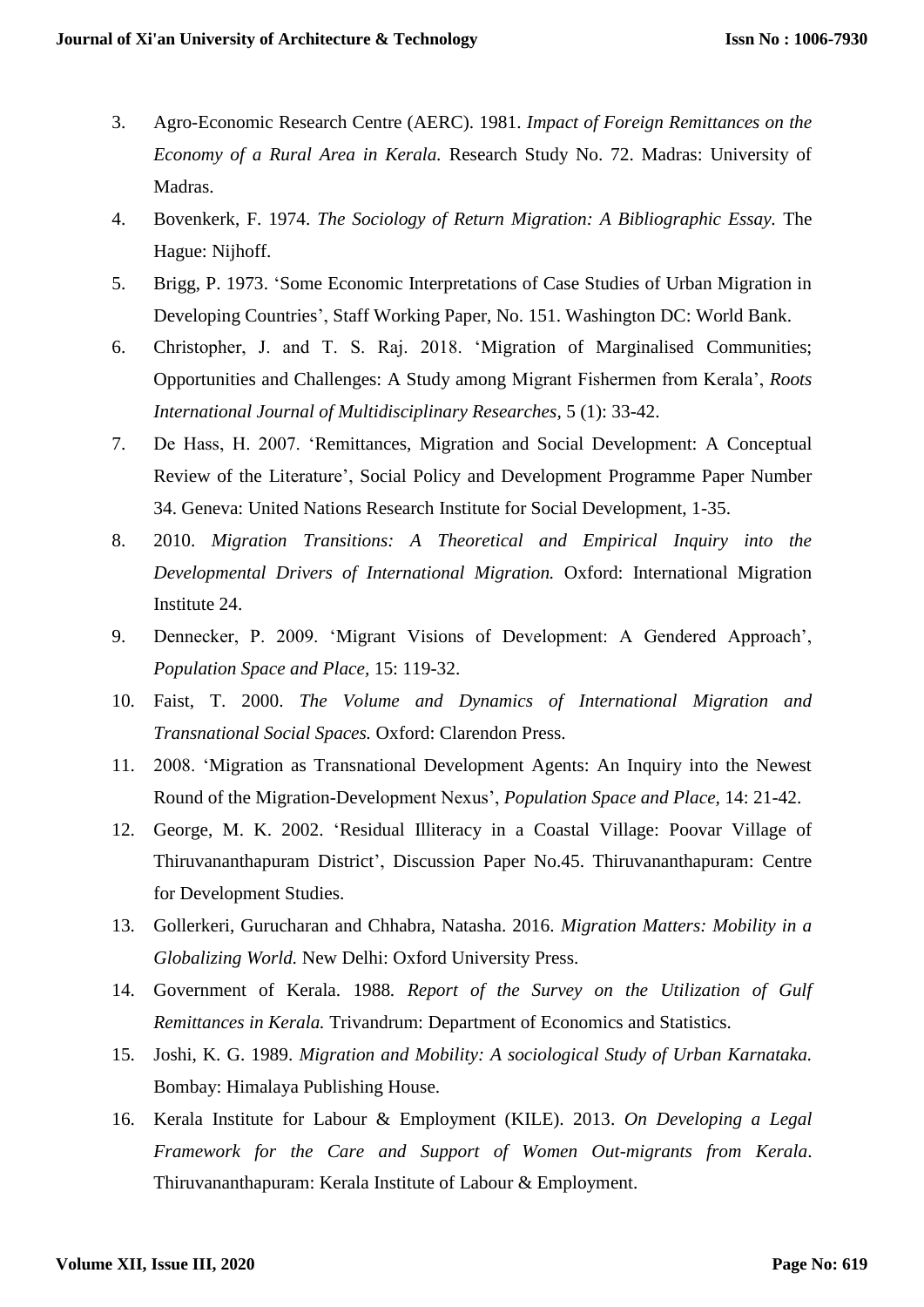- 17. Lee, E. S. 1966. 'A Theory of Migration', *Demography,* 3 (1): 47-57.
- 18. Lipset, S. M. and R. Bendix. 1959. *Social Mobility in Industrial Society.* California: University of California Press.
- 19. Lopez, C. 2002. *Development and Social Change: A Study on Educational, Occupational and Spatial Mobility in Kerala Coast.* Thiruvananthapuram: Kerala University.
- 20. Mathew, E. T. and P. R. G. Nair. 1978. 'Socio-economic Characteristics of Emigrant Households: A Case Study of two Villages in Kerala', *Economic and Political Weekly,*  13 (28): 1141-53.
- 21. Mathiyas, Y. 2014. *Social Conflict Recognition and Resolution as per Amartya Sen and its Pastoral Implications among Fisher Folk in Kerala, India.* Rome: Pontifica Universitas Lateranesis.
- 22. Nair, P. R. G. 1986. *Asian Migration to the Arab World: Migration from Kerala (India).* Trivandrum: Centre for Development Studies.
- 23. 1987. 'Enhancement of Household Capacity in the Post Migration Phase, Kerala'. Unpublished Report. Trivandrum. Kerala: Centre for Development Studies.
- 24. Nelson, J. M. 1969. 'Migrants, Urban Poverty and Instability in Developing Countries', Occasional Paper in International Affairs No. 22. Cambridge: Harvard University.
- 25. Nyberg-Sorensen, N. 2012. 'Revisiting the Migration-Development Nexus: From Social Networks and Remittances to Markets for Migration Control', *International Migration,* 50 (3): 61-76.
- 26. Oberai, A. S. and H. K. M. Singh. 1981. 'Migration, Unemployment and the Urban Labour Market: A Case Study of Ludhiana in the Indian Punjab', Population and Labour Policies Programme Working Paper No. 113. Geneva: ILO
- 27. Oda, H. (ed.). 2004. *International Labour Migration from South Asia.* Tokyo: Institute of Developing Economies.
- 28. Pande, S. 1986. *Trends of Occupational Mobility among Migrants.* Jaipur: Rawat Publications.
- 29. Piper, N. 2011. *Migration Global Political Economy.* International Political Economy Yearbook. London: Lynne Rienner.
- 30. 2007. *New Perspectives on Gender and Migration: Livelihood, Rights and Entitlements.*  London: Routledge.
- 31. Prakash, B. A. 1978. 'Impact of Foreign Remittances: A Case Study of Chavakkad Village in Kerala', *Economic and Political Weekly,* 33 (50): 1107-11.